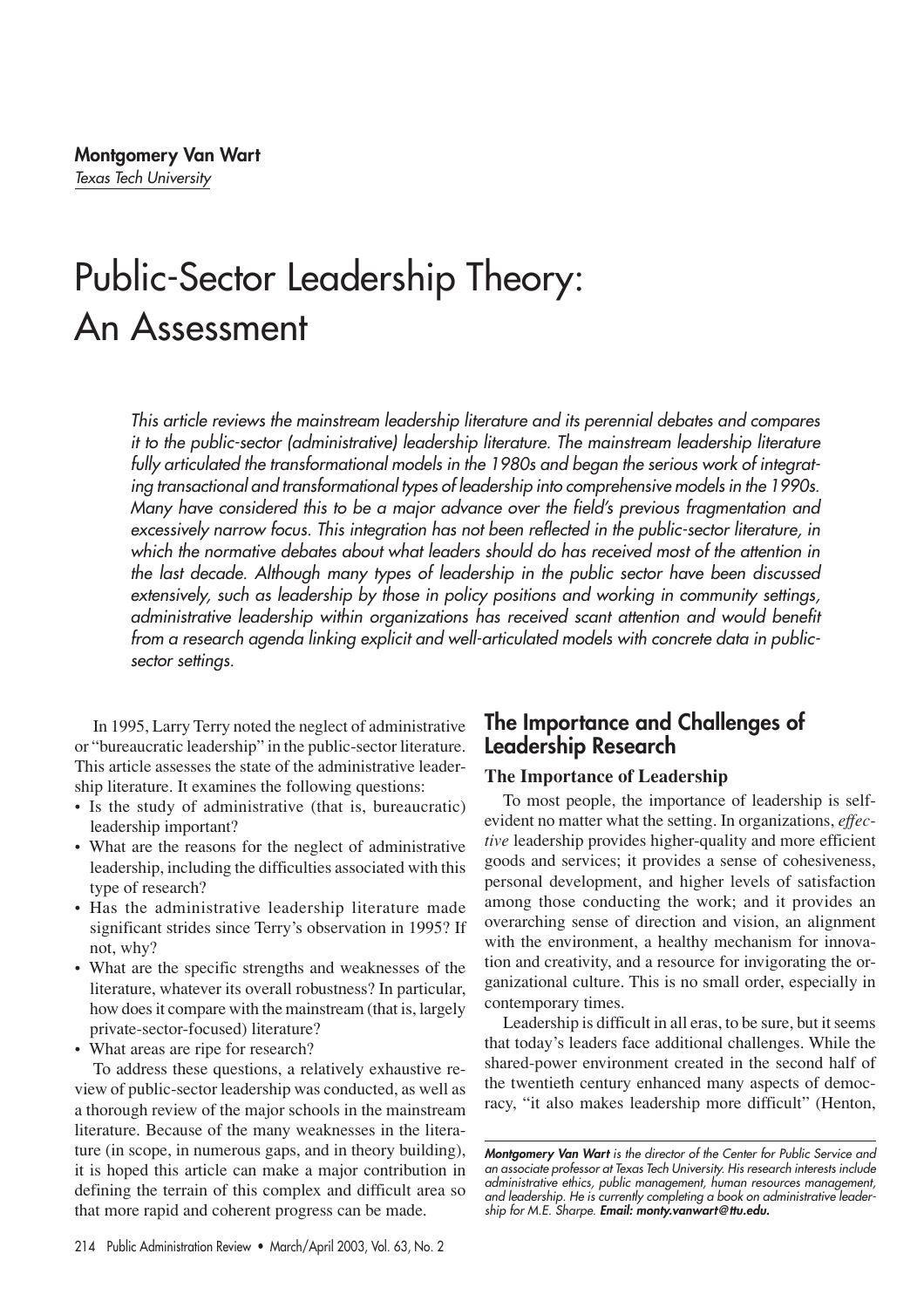Melville, and Walesh 1997, 14). The public has greater access to view leaders today—especially public-sector leaders—through the media focus, the Internet, and greater levels of public awareness. Yet the public shows less tolerance for leaders' mistakes, foibles, and structural challenges as its skepticism has grown (Yankelovich 1991). Further, there is evidence that as competition in the organizational universe has intensified in the new global economy, even among public-sector organizations, the range of skills necessary for leaders has grown (Bass 1985).

#### **Reasons for Neglect and Difficulties in Administrative Leadership Research**

If we accept—as most people do—that leadership is important and that leaders have a tough job in the best of times, it stands to reason that leadership research would be both prolific and valuable. Although the first part of this statement is documentably true in the mainstream literature—more than 7,500 empirical and quasi-empirical references were cited in the major handbook for the literature in 1990 (Bass 1990)—the latter is disputed among leadership experts. The most prominent researcher of his day, Ralph Stogdill urged his colleagues to largely abandon 40 years of work as utterly inconclusive in 1948 (which, as a whole, they did). In his landmark 1978 study on leadership 30 years later, James MacGregor Burns acidly stated, "Leadership is one of the most observed and least understood phenomena on earth" (1). Another particularly eminent scholar—Warren Bennis—came to the same conclusion in the mid-1980s: "Never have so many labored so long to say so little," and "leadership is the most studied and least understood topic of any in the social sciences" (Bennis and Nanus 1985, 4, 20). Although I will argue the situation improved dramatically in the mainstream in the 1990s, it is easier to understand the incredibly slow progress of leadership research, for all the attention, when one examines the challenges leadership research faces in generalizing beyond relatively small subsets.

One set of difficulties has to do with what Brunner calls "contextual complexity" (1997, 219). While there are significant similarities among leaders that are generally agreed upon (for instance, they have followers and affect the direction of the group), from a research perspective, the differences among leaders are far greater and more challenging. For example, the leader of paid employees and the leader of volunteers have very different jobs. Issues of contextual complexity apply to mission, organizational and environmental culture, structure, types of problems, types of opportunities, levels of discretion (Baliga and Hunt 1988, 130), and a host of other critically important areas. These types of issues led one of the earliest commentators on public-sector administrative leadership to conclude that "the differences in individuals who find themselves in executive positions and the variations in the life cycles of organizations produce practically limitless permutations and combinations" (Stone 1945, 210). As if these contextual, complex challenges were not enough, however, a researcher has other problems that inhibit generalizations in social science research when highly complex human phenomena are studied. An additional confounding factor in our list is the issue of proper definition, which is ultimately a normative problem. Because science cannot solve normative issues (Dahl 1947), this problem is central to the ability to build a body of work that is coherent as research and applied use. The final technical problem is the effect of observation and the observer. Even the "hardest" of the sciences has rediscovered this problem (Kiel 1994), yet it is a particularly pesky dilemma in amorphous areas such as leadership. One version of the predicament, simply stated, is that observed phenomena change through the act of observation. A second version of the problem is that because the observer determines the conceptual framework of the issue, the methods to be used, and the context to be studied, the results are affected far more by the investigators' biases than might be supposed.

For all of these challenges and all of the seemingly nonadditive (but certainly not nonproductive) leadership research done until the 1980s, efforts at more sophisticated, multifaceted approaches for comprehensive models have made a substantial improvement (Chemers 1997, 170; Hunt 1996). However, administrative leadership research (literature that is most interested in leadership in public-sector bureaucratic settings) has experienced neither the volume nor the integration of the mainstream. Why? Building on the ideas of Doig and Hargrove (1987), Terry (1995, 2–3) speculates on some reasons beyond the technical issues raised above, which certainly have not slowed down mainstream interest in leadership research. He offers three types of reasons.

First, there may be some belief that administrative leadership does not (or should not) exist to an appreciable degree because of a belief in a highly instrumental approach to leadership in the public sector. This is a legacy of both scientific management, with its technocratic focus, and beliefs in a strong model of overhead democracy (Redford 1969). The stronger these beliefs, the less likely administrative leadership would receive attention. Second, bureaucracies may be guided by powerful forces that are largely beyond the control of administrative leaders, making their contributions relatively insignificant. Both arguments tend to delimit the role and contribution of public administration. Finally, there may be a problem with attention being diverted from leadership research by related topics. Given the relatively small size of the pool of researchers compared to the number of possible topics in the field, this is a significant possibility. Researchers who are more empiri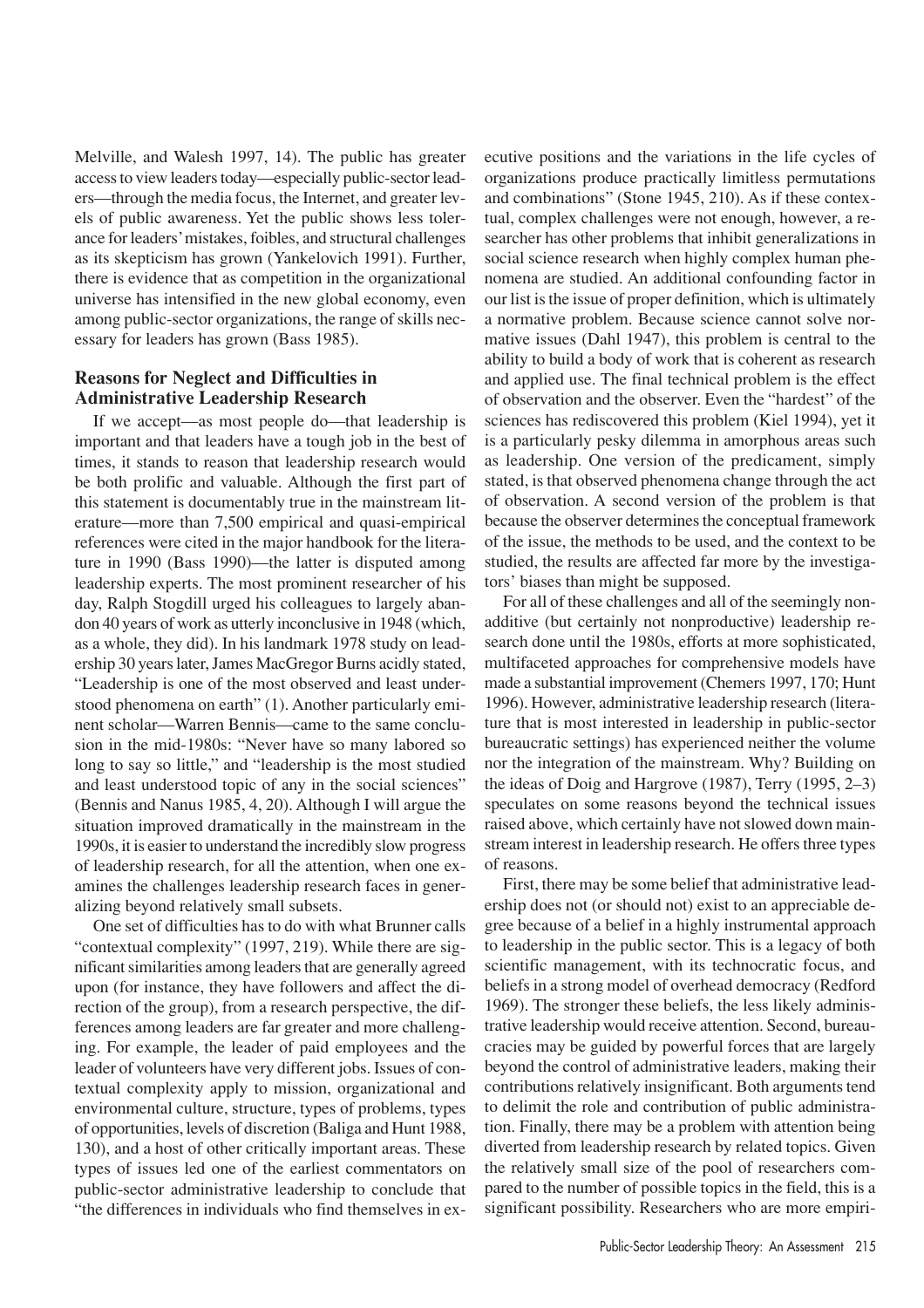cally inclined may find bureaucratic routines (frontline and mid-level management) more accessible. Many of those interested in executive leadership may find political leadership more attractive, with its dramatic and accessible policy debates and discussions, rather than administrative leadership, with its more subtle and nuanced decisionmaking routines. Finally, those interested in the philosophical nature of leadership may be pulled into the normative debates about the amount of and manner in which discretion should be exercised by administrative leaders, rather than the changing and unchanging characteristics of administrative leadership. Although it is not conclusive, my assessment of the causal weights will be offered in the conclusion.

Operationally, "administrative leadership" in this article refers to leadership from the frontline supervisor (or even lead worker) to the nonpolitical head of the organization. The focus is not on elected legislative leaders and only on elected executives and their political designees, such as agency secretaries and directors, commissioners, or legislatively approved directors, to the degree that they include nonpolicy functions as a significant component of their responsibilities. There are many instances in which the line is hard to draw. The article first will review the mainstream leadership research as well as the administrative (publicsector) research. Next, the perennial debates (and research questions) of mainstream leadership theory will be compared to administrative leadership theory. This will culminate in a discussion of the state-of-the-art in administrative leadership research and a conclusion suggesting areas that may be productively mined in the future by scholars and pursued by practitioners.

# **Background on Leadership Research**

## **Dominant Themes in the Mainstream Leadership Literature**

It is certainly impossible to pigeonhole all of the mainstream leadership literature<sup>1</sup> into tight eras with sharp demarcations; however, it is possible to capture the dominant themes and interests for a heuristic overview. For those interested in a detailed history and more complex analysis, an excellent, exhaustive review can be found in *Bass and Stogdill's Handbook of Leadership* (Bass 1990). However, figure 1 provides a simple, contemporary, practitioner-oriented model as a mental framework for the development of the leadership literature. Such practitioner models emphasize leader assessment, leader characteristics, and leader styles, all of which affect actual leader behaviors. As leaders evaluate their own and their organizations' effectiveness, they begin the cycle again. Scientific models tend to de-emphasize the leader-assessment phase



(as difficult to observe) and emphasize intervening organizational variables that affect leader success.

The nineteenth century was dominated by the notion of the "great man" thesis. Particular great men (women invariably were overlooked despite great personages in history such as Joan of Arc, Elizabeth I, or Clara Barton) somehow move history forward because of their exceptional characteristics as leaders. The stronger version of this theory holds that history is a handmaiden to men; great men actually change the shape and direction of history. Philosophers such as Friedrich Nietzsche and William James firmly asserted that history would be different if a great man suddenly were incapacitated. Thomas Carlyle's 1841 essay on heroes and hero worship is an early popular version of this, as is Galton's 1869 study of hereditary genius (cited in Bass 1990). Such theories generally have an explicit class bias. A milder version of the theory is that as history proceeds on its irrevocable course, a few men will move history forward substantially and dramatically because of their greatness, especially in moments of crisis or great social need. Although these lines of thinking have more sophisticated echoes in the later trait and situational leadership periods, "hero worship" is certainly alive and well in popular culture and in biographies and autobiographies. Its core belief is that there are only a few, very rare, individuals in any society at any time with the unique characteristics to shape or express history. Although this thesis may serve sufficiently for case studies (essentially biographies), it is effectively irrefutable and therefore unusable as a scientific theory.

The scientific mood of the early twentieth century fostered the development of a more focused search for the basis of leaders. What traits and characteristics do leaders seem to share? Researchers developed personality tests and compared the results against those perceived to be leaders. By the 1940s, researchers had amassed very long lists of traits from numerous psychologically oriented studies (Bird 1940; Jenkins 1947). This tactic had two problems: First, the lists became longer and longer as research continued. Second—and more importantly—the traits and characteristics identified were not powerful predictors across situations. For example, leaders must be decisive, but they also must be flexible and inclusive. Without situational specificity, the endless list of traits offers little prescriptive as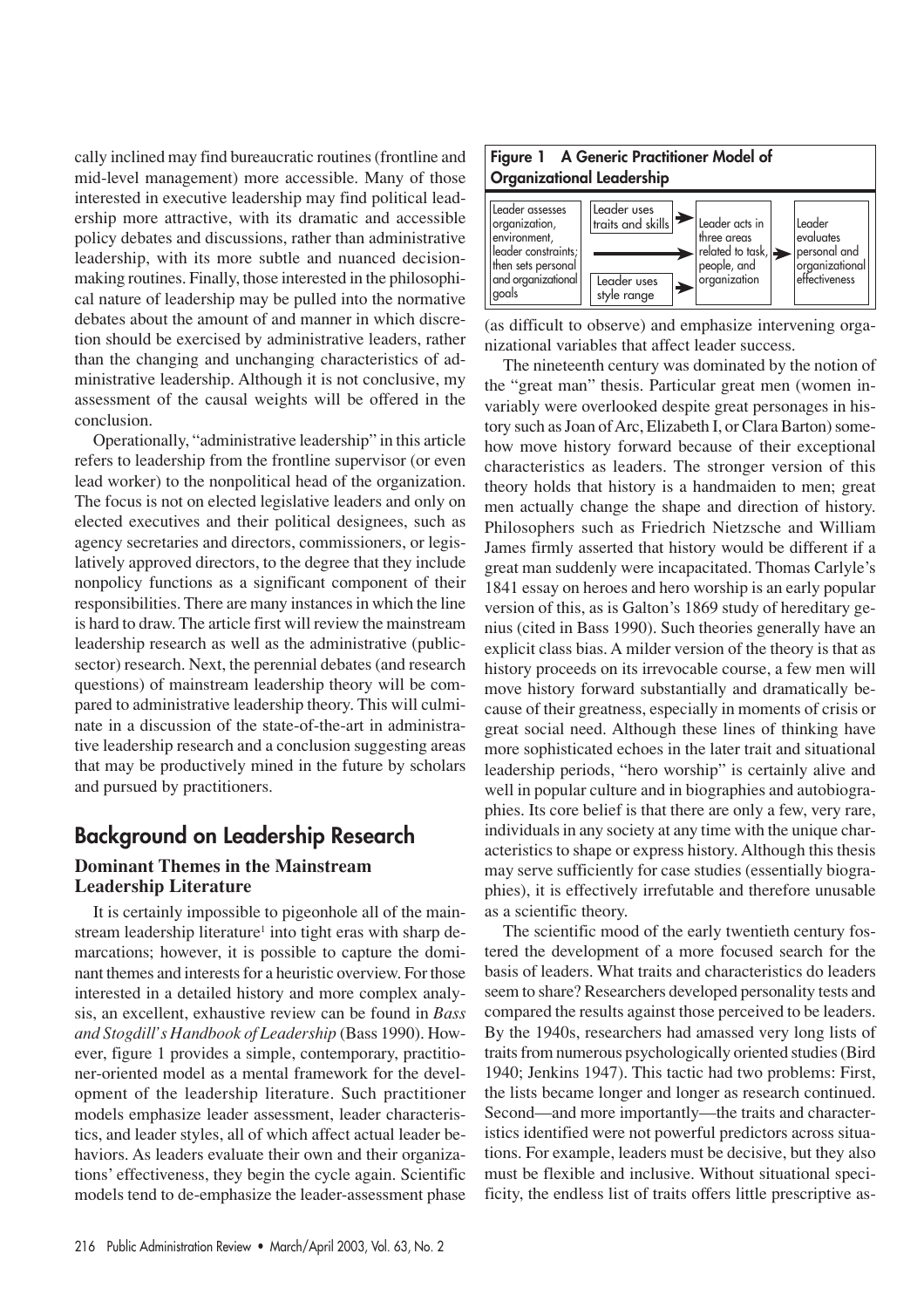sistance and descriptively becomes little more than a laundry list. In 1948, Ralph Stogdill published a devastating critique of pure trait theory, and it fell into disfavor as being too one-dimensional to account for the complexity of leadership (Stogdill 1948).

The next major thrust was to look at the situational contexts that affect leaders in order to find meaningful patterns for theory building and useful advice. One early example was the work that came out of the Ohio State Leadership Studies (Hempill 1950; Hempill and Coons 1957), which started by testing 1,800 statements related to leadership behavior. By continually distilling the behaviors, researchers arrived at two underlying factors: consideration and initiation of structure. *Consideration* describes a variety of behaviors related to the development, inclusion, and the good feelings of subordinates. *Initiating structure* describes a variety of behaviors related to defining roles, control mechanisms, task focus, and work coordination, both inside and outside the unit. Coupled with the humanist or human relations revolution that was occurring in the 1950s and 1960s, these (and similar studies) spawned a series of useful—if often simplistic and largely bimodal—theories (Arygris 1957; Likert 1959; McGregor 1960; Maslow 1965; Fiedler 1967; Fiedler, Chemers, and Mahar 1976; Blake and Mouton 1964, 1965; Hersey and Blanchard 1969, 1972).

These early implicit and explicit situational theories were certainly useful, for several reasons. First, they were useful as an antidote to the excessively hierarchical, authoritarian styles that had developed in the first half of the twentieth century with the rise and dominance of large organizations in both the private and public sectors. Second, they were useful as teaching tools for incipient and practicing managers, who appreciated the elegant constructs even though they were descriptively simplistic. As a class, however, these theories generally failed to meet scientific standards because they tried to explain too much with too few variables. Among the major theories, only Vroom's normative decision model broke out of this pattern because it self-consciously focused on a single dimension of leadership style—the role of participation—and identified seven problem attributes and two classes of cases (group and individual) (Vroom and Yetton 1973; Vroom and Jago 1988). Although the situational perspective still forms the basis of most leadership theories today, it has done so either in a strictly managerial context (that is, a narrow level of analysis) on a factor-by-factor basis, or it has been subsumed by more comprehensive approaches to leadership at the macro level.

While ethical dimensions were mentioned occasionally in the mainstream literature, the coverage was invariably peripheral because it avoided normative issues. The first major text devoted to ethical issues was Robert Greenleaf's book, *Servant Leadership* (1977), but it did not receive mainstream attention. In contrast, James Macgregor Burns' book on leadership burst on the scene in 1978 and had unusually heavy ethical overtones.2 However, it was not the ethical dimension that catapulted it to prominence, but its transformational theme. Both Greenleaf (a former business executive) and Burns (a political scientist) were outside the normal academic circles in leadership, which primarily came from business and psychology. A number of contemporary mainstream leadership theorists, both popular and academic, continue in this tradition to one degree or another, such as DePree (1989), Rost (1990), Block (1993), Gardner (1989), Bennis, Parikh, and Lessem (1994, in contrast with Bennis' other work), and Zand (1997), among others. This theme was covered earlier and more frequently (at least in terms of ethical uses of discretion) in the public-sector literature, but that was not part of the mainstream literature and will be discussed separately.

Until 1978, the focus of the mainstream literature was leadership at lower levels, which was amenable to small group and experimental methods and simplified variable models, while executive leadership (and its external demands) and the more amorphous abilities to induce dramatic change were largely ignored.3 Burns' book on leadership dramatically changed that interest by introducing the notion that transactional leadership was what was largely being studied, and that the other highly important arena—transformational leadership—was largely being ignored.4 This hit an especially responsive cord in the nonexperimental camp, which had already been explicitly stating that, nationally, there was a surfeit of managers (who use a "transactional" mode) and a terrible deficit of leaders (who use a "transformational" mode) (Zaleznik 1977). Overall, this school agreed that leaders have a special responsibility for understanding a changing environment, that they facilitate more dramatic changes, and that they can energize followers far beyond what traditional exchange theory would suggest.

Overstating for clarity, three subschools emerged that emphasized different aspects of these "larger-than-life" leaders.5 The transformational school emphasized vision and overarching organizational change (Burns 1978; Bass 1985; Bennis and Nanus 1985; Tichy and Devanna 1986). The charismatic school focused on the influence processes of individuals and the specific behaviors used to arouse inspiration and higher levels of action in followers (House 1977; Conger and Kanungo 1998; Meindl 1990). Less articulated in terms of leadership theory was an entrepreneurial school that urged leaders to make practical process and cultural changes that would dramatically improve quality or productivity; it shared a change emphasis with the transformational school and an internal focus with the char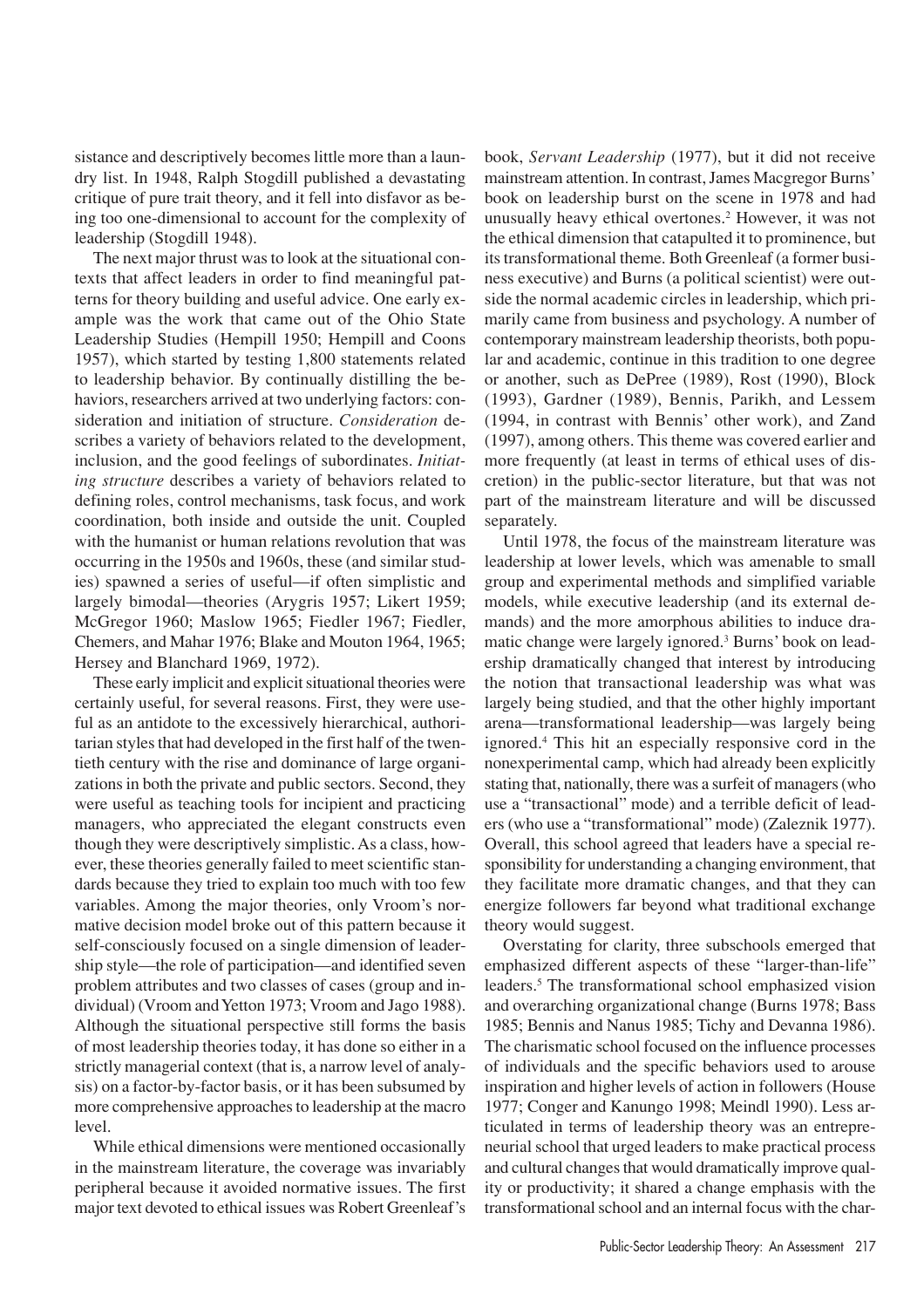ismatic school (Peters and Austin 1985; Hammer and Champy 1993; Champy 1995).

The infusion of the transformational leadership school(s) led to both a reinvigoration of academic and nonacademic studies of leadership and a good deal of confusion initially. Was the transactional leadership that the situationalists had studied so assiduously really just mundane management? Or was the new transformational leadership just an extension of basic skills that its adherents were poorly equipped to explain with more conventional scientific methodologies? Even before the 1980s, some work had been done to create holistic models that tried to explain more aspects of leadership (Yukl 1971; Winter 1979). Yet it was not until the 1980s that work began in earnest and that conventional models routinely incorporated transactional and transformational elements.

Bass' work is a good example in this regard. Even his original work on transformational leadership (1985) has strong transactional elements (transformational leaders being those who not only master transactional skills, but capitalize on transformational skills as well), $\delta$  which were strengthened in later work (Bass and Avolio 1990; Bass 1996). In the authoritative *Bass and Stogdill's Handbook of Leadership*, Bass asserted that the field "has broken out of its normal confinement to the study of [small group and supervisory] behaviors" to more studies on executives, more inclusion of perspectives from political science, and more cross-fertilization among schools of thought (Bass

1990, xi). Not surprisingly, fresh efforts to find integrative models were common in the 1990s (Hunt 1996; Chemers 1997; Yukl 1998) (see table 1 for a summary of the eras of mainstream leadership theory and research). To be sure, this cursory review does not do justice to the wealth of perspectives on specific leadership topics, but space and purpose preclude a more in-depth treatment.7

#### **The Public-Sector Literature on Leadership Theory and Research**

Although the literature on leadership with a public-sector focus is a fraction of that in the private sector, it is has been substantial albeit relatively unfocused. One way to begin a brief review is to look at the track record of *PAR*. In doing an informal content analysis of the journal since its inception—using a rather loose definition of leadership that includes the broader management topics, most executive topics, much of the explicit discretion literature, and that part of the organizational change literature that has a strong leadership component—the author found 110 articles relating to the topic in 61 years. However, using a stricter criterion—that leadership was an explicit focus of the article—only about 25 articles qualified, or about four per decade on average.

In the 1940s, articles by Finer (1940) and Leys (1943) defined the administrative discretion debate—how much discretion should public administrators have, and under what conditions—that was taken up so vigorously again

| Table 1<br>Eras of Mainstream Leadership Theory and Research |                                                                                                                    |                                                                                                                                                                                                                                                                                                                                                                                                                                                                                                                |
|--------------------------------------------------------------|--------------------------------------------------------------------------------------------------------------------|----------------------------------------------------------------------------------------------------------------------------------------------------------------------------------------------------------------------------------------------------------------------------------------------------------------------------------------------------------------------------------------------------------------------------------------------------------------------------------------------------------------|
| Era                                                          | Major time frame                                                                                                   | Major characteristics/examples of proponents                                                                                                                                                                                                                                                                                                                                                                                                                                                                   |
| <b>Great Man</b>                                             | Pre-1900; continues to be<br>popular in biographies.                                                               | • Emphasis on emergence of a great figure such as a Napoleon, George Washington, or Martin<br>Luther, who has substantial affect on society.<br>• Era influenced by notions of rational social change by uniquely talented and insightful individuals.                                                                                                                                                                                                                                                         |
| Trait                                                        | 1900-48; current resurgence ·<br>of recognition of importance<br>of natural talents.                               | Emphasis on the individual traits (physical, personal, motivational, aptitudes) and skills (communi-<br>cation and ability to influence) that leaders bring to all leadership tasks.<br>• Era influenced by scientific methodologies in general (especially industrial measurement) and<br>scientific management in particular (for instance, the definition of roles and assignment of<br>competencies to those roles).                                                                                       |
| Contingency                                                  | 1948–80s; continues as the<br>basis of most rigorous models<br>but with vastly expanded<br>situational repertoire. | Emphasis on the situational variables leaders must deal with, especially performance and follower<br>$\bullet$<br>variables. Shift from traits and skills to behaviors (for example, energy levels and communication<br>skills to role clarification and staff motivation). Dominated by bimodal models in its heyday.<br>• Era influenced by the rise of human relations theory, behavioral science (in areas such as motiva-<br>tion theory), and the use of small group experimental designs in psychology. |
| Transformational 1978-present.                               |                                                                                                                    | · Emphasis on leaders who create change in deep structures, major processes, or overall culture.<br>Leader mechanisms may be compelling vision, brilliant technical insight, and/or charismatic<br>quality.<br>• Era influenced by the loss of American dominance in business, finance, and science, and the need<br>to re-energize various industries which had slipped into complacency.                                                                                                                     |
| Servant                                                      | 1977-present.                                                                                                      | • Emphasis on the ethical responsibilities to followers, stakeholders, and society. Business theorists<br>tend to emphasize service to followers; political theorists emphasize citizens; public administration<br>analysts tend emphasize legal compliance and/or citizens.<br>• Era influenced by social sensitivities raised in the 1960s and 1970s.                                                                                                                                                        |
| Multifaceted                                                 | 1990s-present.                                                                                                     | • Emphasis on integrating the major schools, especially the transactional schools (trait and behavior<br>issues largely representing management interests) and transformational schools (visionary,<br>entrepreneurial, and charismatic).<br>• Era affected by a highly competitive global economy and the need to provide a more sophisticated<br>and holistic approach to leadership.                                                                                                                        |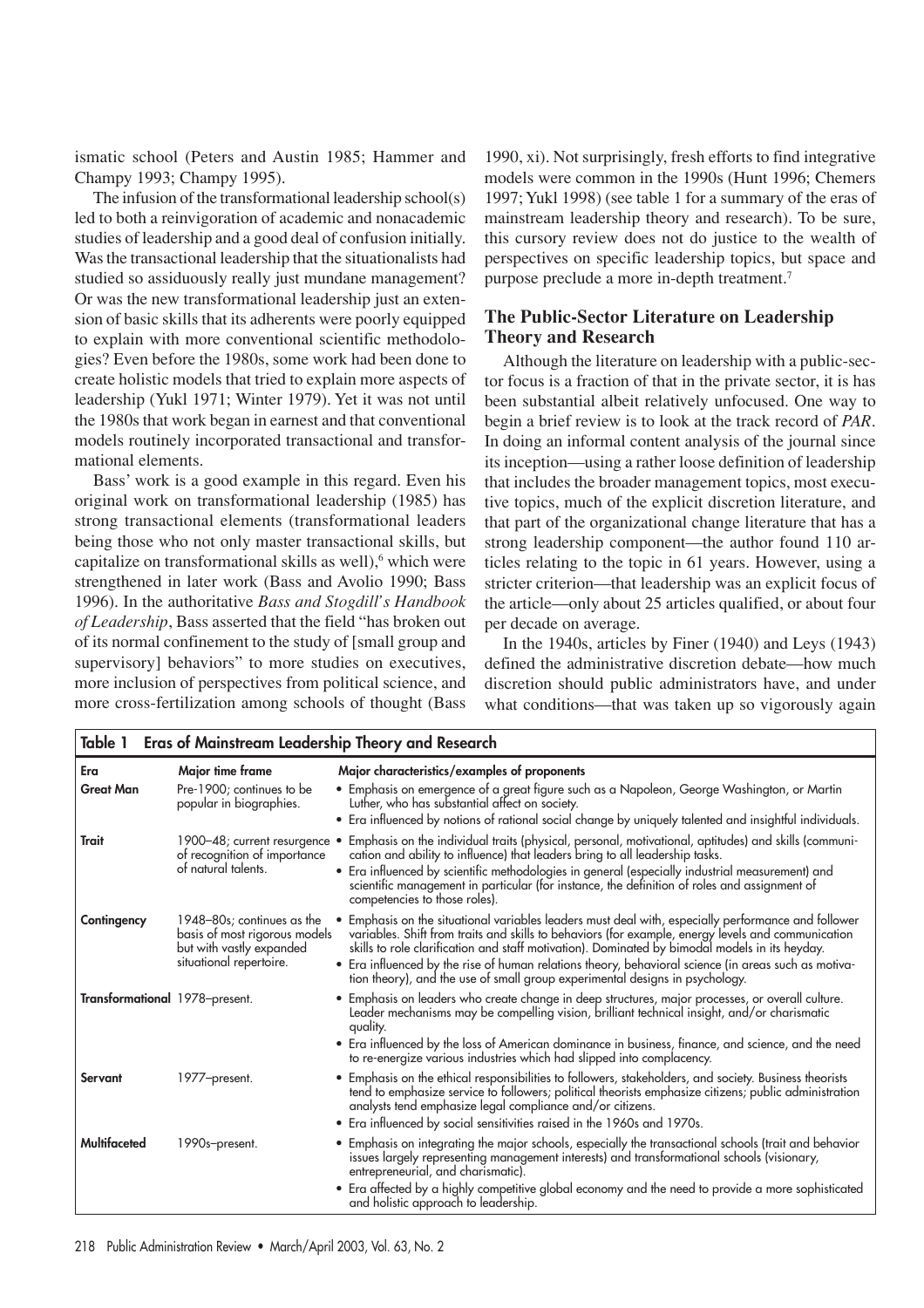in the 1990s. Donald Stone wrote "Notes on the Government Executive: His Role and His Method" in 1945, which is as good an equivalent to Follett's "The Essentials of Leadership" ([1933] 1996) or Barnard's *Functions of the Executive* ([1938] 1987) as ever appeared in the journal.

The trickle of high-quality pieces continued in which Lawton (1954) followed in Stone's footsteps, and Dimock (1958) provided a well-grounded assessment of leadership development. The first piece based exclusively on empirical evidence was by Golembiewski (1959), in which he brought together the literature on small groups in publicsector settings.

Guyot (1962) presented the only empirical study in the 1960s to study variation in the motivation of public and private leaders. Fisher (1962) complained that federal managers do not have management training, and James Fesler (1960) provided a superb editorial comment on the importance of studying leadership and its many contexts. Other topics addressed were influence and social power (Altshular 1965; Lundstedt 1965).

No important articles appeared in the 1970s, which mirrors the low profile of leadership publication in the popular literature. Yet the lacuna is made up by the resurgence of interest in leadership topics in the 1980s. DiIulio (1989) reasserted the importance of both leadership and the management component. Probably the three best articles on the training and development of leaders were written during this time (Likert 1981; Flanders and Utterback 1985; Faerman, Quinn, and Thompson 1987). Stone (1981) and Dimock (1986) wrote essays on the importance and nurturing of innovation and creativity in organizations by leaders. Empirical pieces also appeared on followership (Gilbert and Hyde 1988) and leader action planning (Young and Norris 1988).

Because leadership is so highly related to reform, and because of the volume and debate over the proper type of reforms to make that occurred throughout the decade, leadership is at least indirectly discussed in nearly every issue after 1992. This is particularly true for the debate about administrative discretion, which largely pitted an "entrepreneurial" camp against a "stewardship" camp. Although they cannot do justice to the full range of topics in these two idealized perspectives, good examples are provided in Bellone and Goerl's "Reconciling Public Entrepreneurship and Democracy" (1992) and Terry's "Administrative Leadership, Neo-Managerialism, and the Public Management Movement" (1998). Some of the best and most focused empirically based studies in *PAR* appeared in the 1990s (Hennessey 1998; Moon 1999; Considine and Lewis 1999; Borins 2000).

Generalizing about the leadership literature in *PAR* as one barometer of the field, the following observations can be made: First, until the last decade, leadership was largely considered an executive phenomenon, and thus when small group and lower-level leadership was the focus of the mainstream leadership literature in the 1960s and 1970s, leadership topics were lightly covered. Second, there were only a handful of empirical pieces on leadership in the first 50 years of the journal. Finally, in terms of the "thoughtful essay" tradition, many of the best examples occur in book reviews, with Donald Stone, John Corson, and Paul Appleby being frequent contributors. Though important, *PAR* is but one source—what other contributions were being made to a distinctively publicsector leadership literature?

In the first half of the century during the trait period, public-sector sites were frequently examined, although no distinctive perspective emerged (Jenkins 1947). The first in an important genre of executive studies was done by Macmahon and Millett (1939), in this case regarding federal administrators. The tradition of biographies and autobiographies of important administrative leaders was also established (Pinchot 1947). In the 1950s, a series of good leadership studies in the administrative realm was produced, most notably by Bernstein (1958). However, Selznick's classic, *Leadership in Administration* (1957), is probably the single best overall treatment of the subject in terms of timelessness. In the 1960s, Corson (with Shale) wrote his second book on senior administrative leaders (1966), and Graubard and Holton edited a series of essays on political and administrative leadership (1962). Downs' (1967) well-known book on bureaucracy is notable for its popular, if negative, typology of leaders. Again, the 1970s produced little of special note, with the exception of the administrative role in iron-triangle politics (Heclo 1977) and several good studies of military and quasi-military leadership (Winter 1979; Jermier and Berkes 1979).

With the introduction of the transformational and charismatic literatures in the 1980s, the resurgence of more general interest in leadership was mirrored in the administrative leadership literature. The administrative leader as entrepreneur was introduced by Eugene Lewis (1980) and expanded upon by Doig and Hargrove (1987). Kaufman provided a definitive executive study (1981); Cleveland (1985) and Gardner (1989) provided masterfully wellrounded essays in the Selznick tradition. The more specialized studies on public-sector leadership continued to be primarily for the military (Van Fleet and Yukl 1986; Taylor and Rosenback 1984).

The volume of materials produced in the 1990s requires more selectivity for the present purpose. Many public-sector leadership books have elements that are applicable for administrative leaders but really focus on local and national policy makers (such as councils, mayors, state legislators, etc.) and civic leaders (Chrislip and Larson 1994; Heifetz 1994; Svara 1994; Henton, Melville, and Walesh 1997;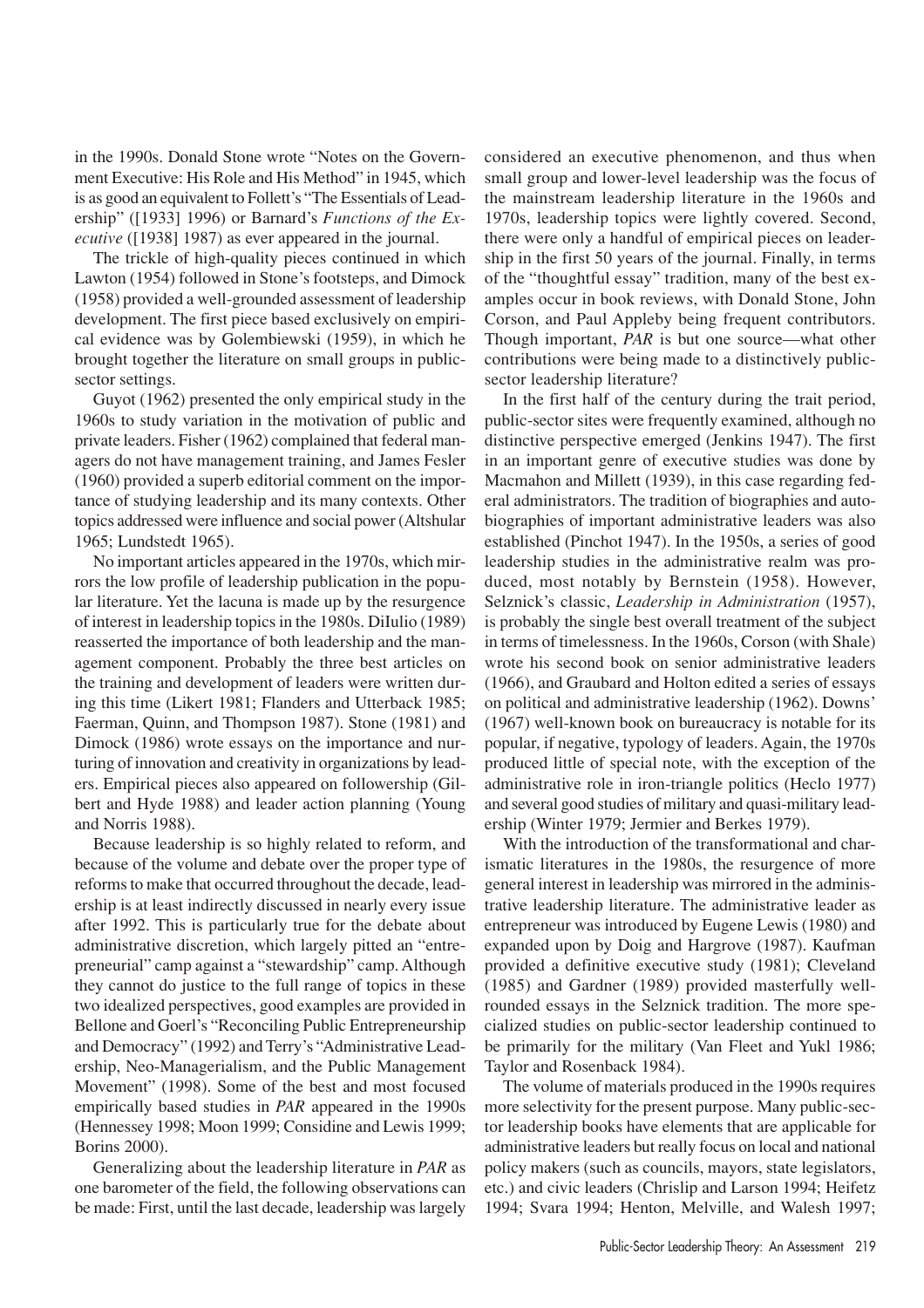Luke 1998). Some emphasize specific elements of leadership such as planning (Bryson and Crosby 1992), complexity (Kiel 1994), problem focus (R. Terry 1993), public-service values (Rost 1990; Fairholm 1991; Riccucci 1995), and frontline leaders (Vinzant and Crothers 1998). Larry Terry (1995) provided a full-length argument supporting leadership as stewardship (which he calls conservatorship). Much of the more narrowly focused leadership literature continued to be for the military (Hunt, Dodge, and Wong 1999). The *International Journal of Public Administration* sponsored a symposium about transformational leadership, edited by the distinguished leadership expert Bernard Bass in 1996. In 2001, Rusaw provided the first book designed as an overarching textbook with a review of the literature. Previously, broad treatments had been available only in chapter formats in most of the standard generic textbooks in the field.

No review of the literature would be complete without some mention of leadership education and training—that is, the application of scholarly work and the genesis of applied research from training settings. Although some of the larger public administration programs with greater resources have substantial offerings in organizational leadership, few of the moderate and smaller programs nationally have the faculty resources to do so. Nonetheless, leadership books and articles are sprinkled throughout management classes in educational curricula, even if in an auxiliary capacity. There are numerous leadership training programs for leaders at all levels of government and at various levels in organizations. Many use leadership-feedback instruments (often called 360-degree instruments) that provide anonymous feedback from subordinates, superiors, and sometimes colleagues. For example, the Center for Creative Leadership uses the proprietary assessment tool "Benchmarks" as the basis of one of its programs. Some rely heavily on case studies, such as the State and Local Executive Program at Harvard's Kennedy School. Many are eclectic or holistic, such as the Federal Executive Institute. Nearly all major federal agencies have their own leadership programs, and the military and public safety areas are particularly keen on leadership training. Many fine state and local programs are located at universities, such as the University of Virginia (Center for Public Service), University of Texas–Austin (Governor's Center), and Arizona State University (Advanced Public Executive Program). A number of the scholars who publish in this area are affiliated with such programs. Finally, it should be noted that the Office of Personnel Management has done a good deal of applied research (OPM 1997, 1999), which it shares with its partners in state governments.

Why do the literatures vary today? The mainstream was pushed into more integrative leadership models in the 1980s by the "new economy," which was triggered by the economic shocks of the 1970s. Substantially higher levels of productivity and customer focus required a much more encompassing model or set of models than the largely transactional approaches had achieved. Reformation efforts in the public sector lagged by nearly a decade (despite the fanfare of 1992–94). Integrative models tailored to public-sector settings simply may be following traditional delayed development, but they also may have been stymied by the enormous normative debates that typified the field in the 1990s.

## **Perennial Debates in Mainstream Leadership Theory**

Another way to review the leadership literature is to examine the major debates that have shaped both leadership paradigms and research agendas. For simplicity, only four of the broadest are discussed here:

- The "proper" focus?
- Does it make a difference?
- Are leaders born or made?
- The best style?

#### **What Should Leaders Focus On: Technical Performance, Development of People, or Organizational Alignment?**

We expect leaders to "get things done," to maintain good systems, to provide the resources and training for production, to maintain efficiency and effectiveness through various controls, to make sure that technical problems are handled correctly, and to coordinate functional operations. These and other more technical aspects of production are one level of leadership focus. This focus is implicit in much of the management literature from scientific management, classical management (for example, POSDCORB), the productivity literature, and the contemporary measurement and benchmark literature. It is particularly relevant for leadership in the lower levels of the organization closest to production.

Another perspective is that leaders do not do the work: They depend on followers to actually do the work. Therefore, followers' training, motivation, maturation and continued development, and overall satisfaction are critical to production and organizational effectiveness. Indeed, some of the foremost researchers on the stumbling blocks for leaders state, "many studies of managerial performance have found that the most critical skill for beginning managers, and one most often lacking, is interpersonal competence, or the ability to deal with 'people problems'" (McCall, Lombardo, and Morrison 1988, 19). This strain of thought blossomed during the humanist era, beginning with Maslow in the 1940s and peaking during the 1960s with writers like Argyris, McGregor, and Likert and the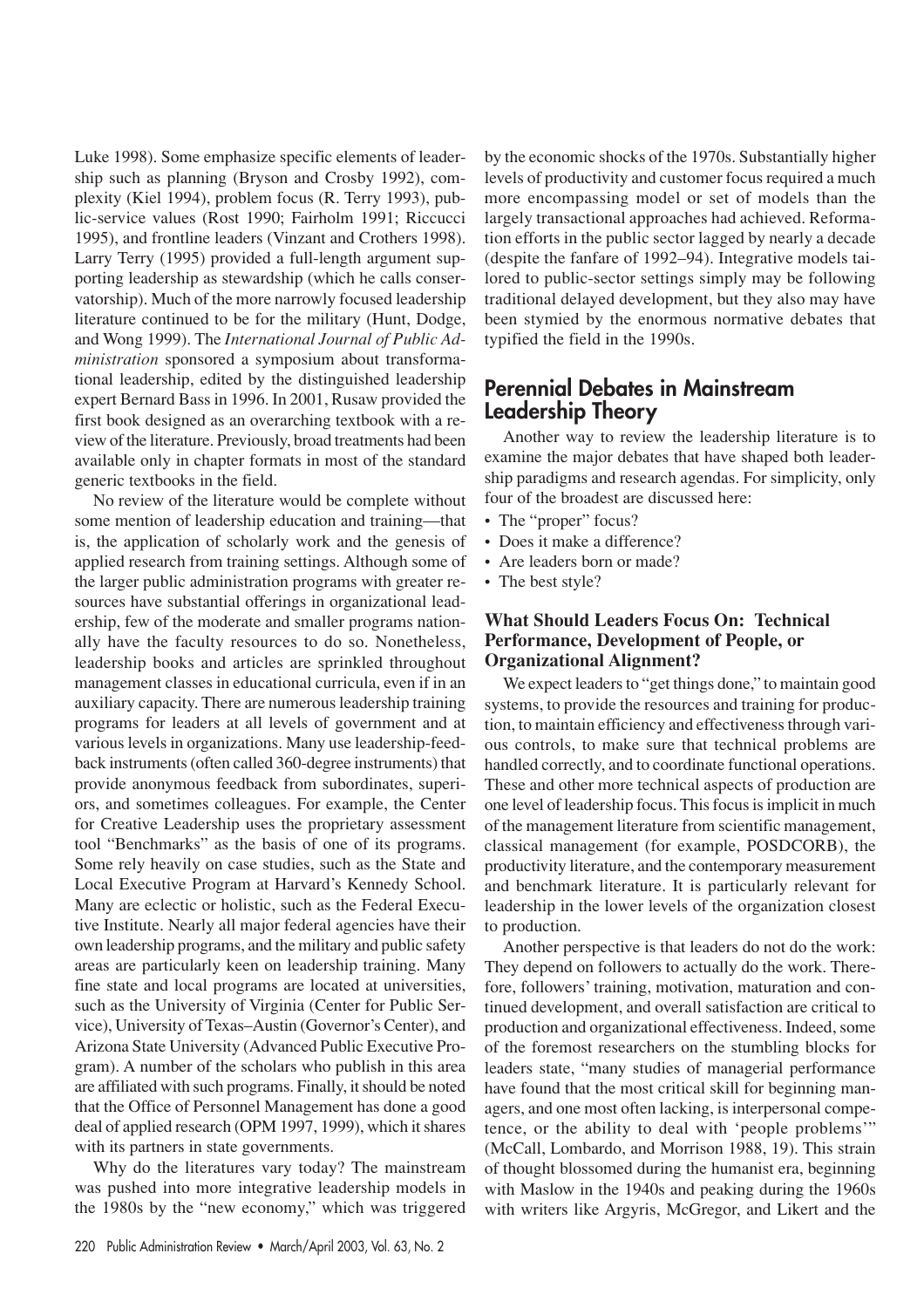situationalists in the 1970s. In the situational leadership research, it was the other half of the task–people dualism. It is still very popular today, especially in the team leadership literature (Katzenbach and Smith 1993), the excellence literature such as Tom Peters (1994), and the charismatic elements of the transformational leadership literature.

The emergence of the transformational leadership paradigm in the 1980s brought the idea that "the essential function of leadership is to produce adaptive or useful change" (Kotter 1990). This notion was, in reality, resurrected from the great man theories in political science and Weberian charismatic theory in sociology. Similarly, Edgar Schein asserted that *"the only thing of real importance that leaders do is to create and manage culture*" (1985, 2, emphasis in original).

Certainly not a major theme in the mainstream, if not altogether absent, was the notion that leadership is a service to the people, end consumers, society, and the public interest (rather than followers). It is common for biographies of religious and social leaders to advance this most strongly, but exemplars in public service do so nearly as strongly (Cooper and Wright 1992; Riccucci 1995). This notion does not displace technical performance, follower development, or organizational alignment, but it often largely ignores these dimensions as "givens." Although relatively uncommon in the mainstream, it has been a prominent element of the scholarly discussion in the public administration literature.

Lastly—and logically—leadership can be seen as a composite of several or all of these notions. Such a composite perspective has both logical and emotional appeal. Leaders typically are called upon to do and be all of these things—perform, develop followers, align their organizations, and foster the common good. Yet it also sidesteps the problem to some degree. Most leaders must make difficult choices about what to focus on and what they should glean from the act of leadership. What is the appropriate balance, and who determines it? Such normative questions loom large when reckoning the merits of the checkered histories of administrative leaders such as Robert Moses (Caro 1974), J. Edgar Hoover (Powers 1987), and more recently, Robert Citrone. For an array of possible definitions related to administrative leadership, see table 2.

## **To What Degree Does Leadership Make a Difference?**

Burns (1978, 265) tells the cynical story of a Frenchman sitting in a cafe who hears a disturbance, runs to the window, and cries: "There goes the mob. I am their leader. I must follow them!" Such a story suggests that, at a minimum, we place too great an emphasis on the effect that leaders have. At its loftiest level—do leaders make a difference?—the question is essentially philosophical because of its inability to provide meaningful control groups and define what leadership means, other than in operational terms. No matter whether it is the great man or transformational theorists comparing Hitlers to Chamberlains, or situational theorists working with small groups comparing the results of finite solution problems, the answer is generally yes. Nonetheless, it is important to remember that leaders do not act in a vacuum—they are a part of the flow of history and set in a culture filled with crises, opportunities, and even dumb luck. In practical terms, however, the question of whether leaders make any difference gets translated into the questions of how much difference and when?

In its various permutations, the question of how much difference leaders make takes up the largest part of the literature, especially when the question relates to the effect of specific behaviors, traits, and skills or their clusters. At a global level, the transformational and great man devotees generally assert that great leaders can make a

#### **Table 2 Possible Definitions of Leadership in an Administrative Context**

Leadership can focus strictly on the ends (getting things done), the means by which things get done (the followers), or aligning the organization with external needs and opportunities (which can result in substantive change). A definition of leadership can also emphasize the spirit with which leadership is conducted: In the public sector, this is invariably a public service commitment. Of course, definitions are a blend of several of these elements but with different emphases. One's definition tends to vary based on normative preferences and one's concrete situation and experience.

- **1. Administrative leadership is the process of providing the results required by authorized processes in an efficient, effective, and legal manner.** (This narrower definition might apply well to a frontline supervisor and would tend to be preferred by those endorsing strict political accountability.)
- **2. Administrative leadership is the process of developing/supporting followers who provide the results.** (Since all leaders have followers, and since it is the followers who actually perform the work and provide its quality, it is better to focus on them than the direct service/product. This is a common view in service industries with mottoes such as Our Employees Are Our Number 1 Priority.)
- **3. Administrative leadership is the process of aligning the organization with its environment, especially the necessary macro-level changes necessary, and realigning the culture as appropriate.** (This definition tends to fit executive leadership better and emphasizes the "big picture." Many public sector analysts are concerned about the application of this definition because of a breakdown in democratic accountability.)
- **4. The key element to administrative leadership is its service focus.** (Although leadership functions and foci may vary, administrative leaders need to be responsive, open, aware of competing interests, dedicated to the common good, etc., so that they create a sense of public trust for their stewardship roles.)
- **5. Leadership is a composite of providing technical performance, internal direction to followers, external organizational direction—all with a public service orientation.** (This definition implicitly recognizes the complex and demanding challenge for leaders; however, it eschews the tough decision about defining the proper emphasis or focus that leaders may need to—and operationally do—make.)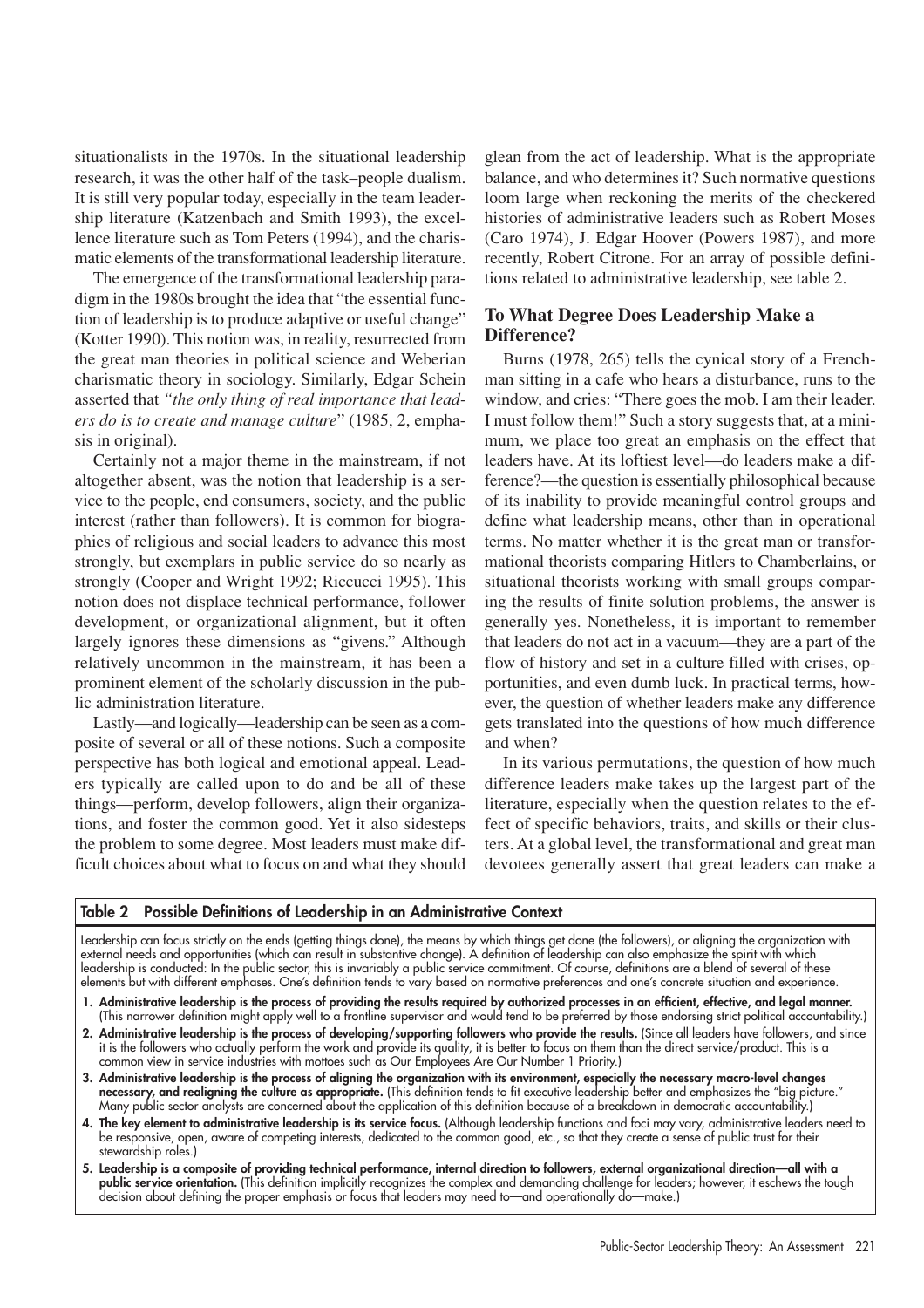great difference. Some of the best practical writers, however, caution that leaders' effects are only modest because of the great constraints and the inertia they face (Barnard [1938] 1987; Gardner 1989). The stories about Truman pitying the incoming Eisenhower because his orders would not be followed as in the Army, and Kennedy ordering the missiles out of Turkey only to find out during the Cuban missile crisis that they were still there, reflect this perspective. It is likely that this wisdom is directed at the excessive reliance on formal authority and insulated rationalistic thinking that some inexperienced or weaker leaders exhibit.

Another particularly important dimension of the effect of leadership relates to the levels at which leadership occurs. At the extreme, some theorists emphasize leadership that is almost exclusively equivalent to grand change (Zaleznik 1977) and minimize and even denigrate the notion that leadership occurs throughout the organization. To the contrary, the small group research of the 1950s through the 1970s seemed to suggest that leadership is fundamentally similar at any level. A few, especially the customer service and excellence literatures, emphasize the importance of frontline supervisors (Peters 1994; Buckingham and Coffman 1999). More comprehensive models of the current leadership literature tend to emphasize the idea that different types of leadership are required at different levels, especially because of the increasing levels of discretion allowed as one climbs higher in the organization (Hunt 1996). Different styles simply require different types of skills (Katz 1955).

#### **Are Leaders Born or Made?8**

An implicit assumption of the great man theory is that leaders (invariably the heads of state and major businesses such as banks and mercantile houses) are essentially born, probably allowing for some significant early training as well. That is, you either have the "stuff" of leadership or you don't, and most do not. Of course, in an age when leadership generally required either membership in the privileged classes (that is, the "right stuff" included education, wealth, connections, and senior appointments) or, in rare instances, extraordinary brilliance in a time of crisis (such as a Napoleon), $9$  this has more than a little truth to it. In a more democratic era, such factors have less force, especially because leadership is conceived so much more broadly in terms of position.

Today, the question is generally framed as one of degree rather than as a strict dichotomy. To what degree can leaders be "made," and how? The developmental portion actually has two major components according to most researchers and thoughtful practitioners. While part of leadership is the result of formal training, it actually may be the smaller component. Experience is likely the more important teacher. In the extreme, this position states that leadership cannot be taught, but it can be learned.

More formal training is not without its virtues, too, providing technical skills and credibility, management knowledge, external awareness, coaching, and encouragement for reflection. Leaders must have (or in some instances acquire) the basic technical knowledge of the organization, often more for credibility than the executive function itself; formal training can assist greatly here. Management is a different profession altogether from doing line work; again, training can greatly facilitate the learning process, especially for new managers. Thus, while the black-andwhite debate about leaders being made or born is largely considered sophomoric, the more sophisticated debate about the *relative* importance of innate abilities, experience (unplanned or rotational), and formal training is alive and well.

#### **What Is the Best Style to Use?**

Although leadership style is really just an aggregation of traits, skills, and behaviors, it has been an extremely popular topic of research and debate in its own right. One of the most significant issues has been definitional: What is leadership style? Although leadership style can be thought of as the cumulative effect of *all* traits, skills, and behaviors, it generally describes what is perceived as the key—or at least a prominent—aspect of the universal set of leadership characteristics. Examples include follower participation, such as Zand (1997, 143), who discusses command, consign, consult, and concur styles; change styles, such as risk averse or risk accepting; and personality styles, such as those based on the Myers-Briggs Type Indicator. Other leadership style definitions involve communication, individual versus group approaches to leadership, value orientations—especially involving integrity, and power-and-influence typologies.

A slightly different approach to style looks at it related to function. Much of the situational literature addresses style in this light. Leaders have to get work done ("initiate structure") and work through people ("consideration"). How they are perceived to balance these factors can be defined operationally as their style. A somewhat different, but very useful, insight into functional style preference has to do with the type of situation the leader prefers or excels in: a maintenance situation, a project or task force situation, a line versus function situation, a startup, or turning a business around (McCall, Lombardo, and Morrison 1988).

Another important set of issues regarding style has to do with whether and to what degree style can be changed in adults.10 Not many have taken the hard line that changing style is nearly impossible. Fiedler (1967; Fiedler, Chemers, and Mahar 1976) is probably most prominent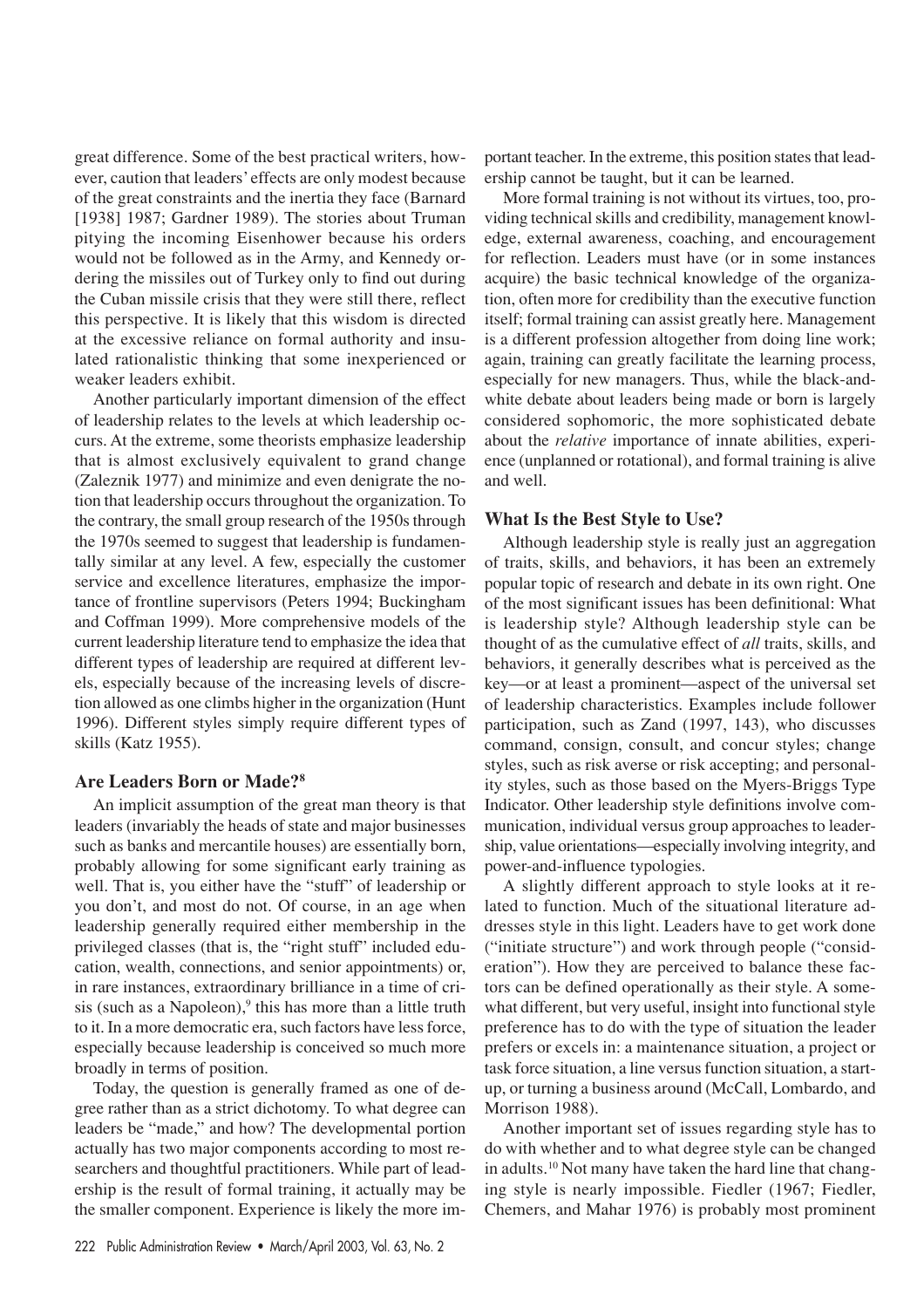in this regard, largely advising that it is better to figure out the situation first and find the appropriate leader second. Yet, even assuming that change in style is possible, most serious researchers warn against excessive expectations of dramatic change, although radical style change anecdotes pepper the popular literature. If style can be changed, then the important issue that emerges is *how* (which largely becomes an applied training issue)? Hersey and Blanchard (1969, 1972) have been the most popular in this regard, teaching people to compare their style preference (defined by worker participation in decision making) with the style needs of various situations. In addition to style need (situational demands), style preference, and style range (a leader's repertoire of different styles) is the issue of style quality. Just because one practices a style extensively does not mean that one is proficient in its use.

Although these debates have strong echoes in the public-sector literature, the differences in the debate structures are as important as the similarities.

## **Debates and Discussions in Administrative Leadership Theory**

Of the four major questions, only the first (focus) is discussed as robustly in the public-sector literature as it is in the mainstream; indeed, from a normative philosophical basis, the administrative leadership literature probably argues this issue even more thoroughly. However, the question of proper focus is translated into the discretion debate, which has taken numerous forms affecting the proper role of administrative leaders. For the sake of simplicity, the first era (1883–1940s) can be conceptualized as a time when the dichotomy between the political world of policy decisions and the world of technical and neutral implementation was the overarching ideal. It was argued that good administrative leaders made many technical decisions but referred policy decisions to their political superiors. The role of discretion was largely ignored or downplayed. The second era (1940–1980s) was a less idealistic model that recognized that the interplay of the political and administrative worlds is far more intertwined than a simple dichotomy would explain. The dominant model during this period was administrative responsibility, that is, the appropriate and modest use of significant discretion. The recent era (since the 1990s), driven by a worldwide government reform agenda, has interjected entrepreneurial uses of discretion for public administrators. The debate about what to reform in government (the size, the cost, the processes, the structures, the accountability mechanisms, etc.) and how to reform it has stirred huge controversies in the scholarly community. To the degree that it is embraced, the newest model encourages creative and robust uses of discretion and diffuses authority among more stakeholders and control mechanisms.

The discretion debate has shaped the proper focus debate primarily in terms of a management orientation (transactional) versus a change orientation (transformational). If leaders should not exercise significant discretion or be too activist, then they should *not* play a substantial change role but should focus more on management issues. In a contrary position, many in the New Public Management school echo the mainstream school of the 1980s in asserting that public administrators are uniquely qualified to play a large role, which otherwise would leave a critical leadership vacuum. Another element in the proper focus discussion that is robust in the public-sector literature adds—or sometimes substitutes altogether—the inclusion of customers/clients/citizens and the public good generally. Although the different schools disagree rather caustically about the way to frame these notions and the proper terms to use, there tends to be rather impressive agreement that external constituencies and the common good are a fundamental focus of public-sector administrators that is not to be taken for granted.

The debate about the importance of leadership is much more muted and underdeveloped. Although some argue from the perspective of democratic theory that administrative leaders should *not* be important from a strictly political perspective, most public administration scholars and almost all practitioners simply assume or assert the importance of public administrators. Unfortunately, there is a tendency to treat all situations in which leadership is important as a single monolith, rather than exploring the ramifications of different types of leadership in different contexts with varying missions, organizational structures, accountability mechanisms, environmental constraints, and so on. This means that the technology of leadership is much less articulated on the public-sector side than the privatesector side. Attempts at scholarly syntheses that reflect sophisticated multifunctional, multilevel, and multisituational models that were in evidence in the mainstream by the 1990s are largely lacking in either monographs or the journal literature in the public sector.

Part of the weakness of the literature resides in its nonintegrated character, with the ironic exception of many surprisingly good chapter overviews on leadership in general public administration and public management textbooks. The serious debate about the best style to use is cut into many parts and is rarely as explicitly or holistically discussed as in the mainstream leadership literature. Fragments of this literature are found in management topics such as total quality management, motivation, and routine problem solving in places such as *Public Productivity and Management Review*, and part of the literature is found in executive topics such as strategic planning and organiza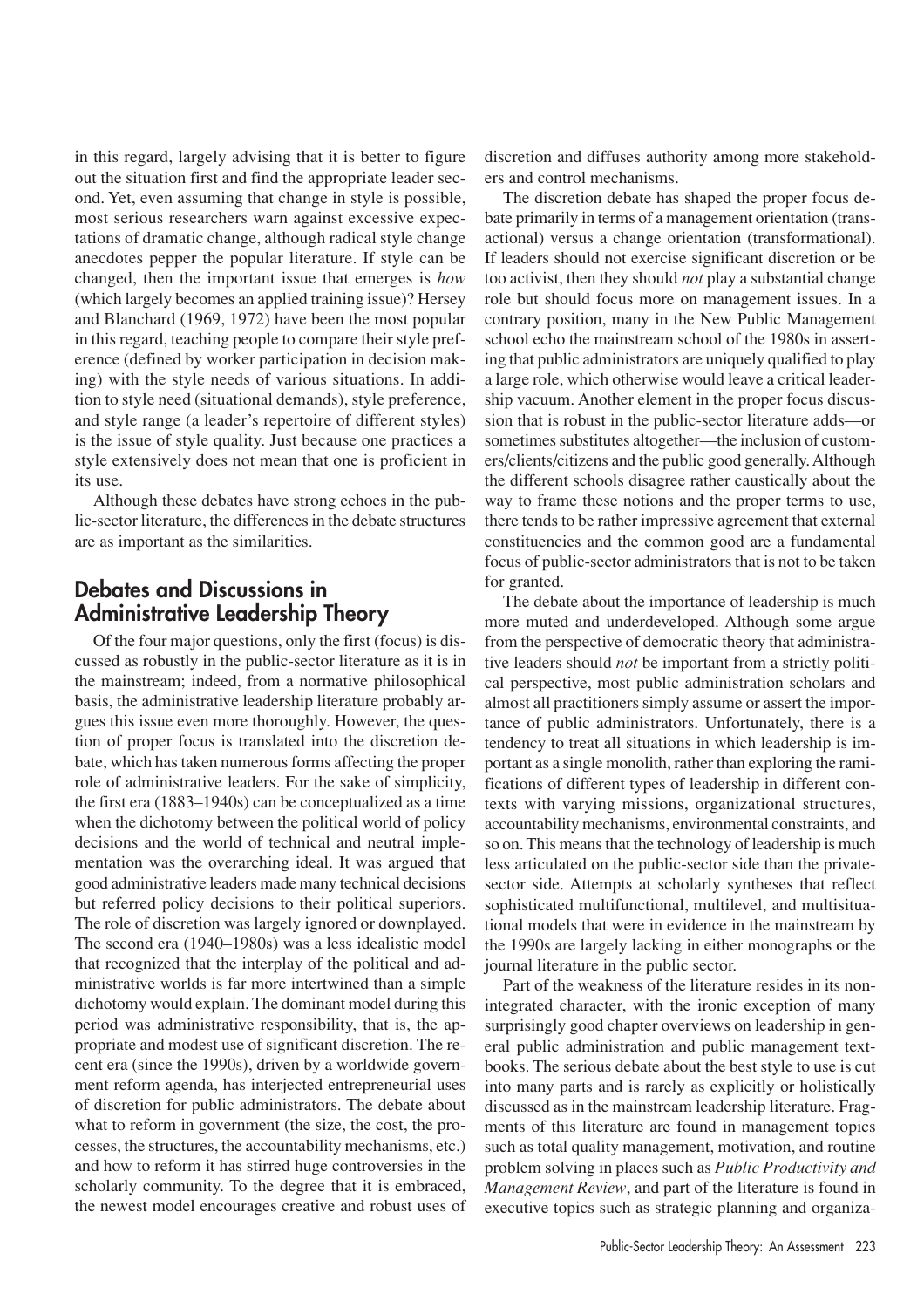tional change and development in journals such as *Public Administration Quarterly*. The ethics–values literature, for all of its normative robustness, generally offers few concrete recommendations on this score beyond general admonitions to be responsive, trustworthy, honest, courageous, and prudent.

The final debate, about whether leaders are born or made, is also not particularly well developed from a theoretical perspective. In the 1960s, the situational models presented relatively elementary task–people matrices. Both task and people skills could be taught, and a more humanistic approach that was less reliant on directive styles was generally encouraged. This was generally adopted in the publicsector literature. In the 1980s, when the mainstream field was searching for a more comprehensive and complex model, some good examples of sophisticated training models did emerge on the public-sector side (Flanders and Utterback 1985; Faerman, Quinn, and Thompson 1987) but this part of the literature was largely dormant in the 1990s. The "born" side of the argument recognizes the importance of recruitment and selection of exceptional individuals. Such discussions have been relatively common in a human resources context, especially in reports recommending ways to strengthen the public sector (for instance, the Volcker Commission in 1990 and the Winter Commission in 1993), but have not been integrated into an explicit leadership discussion.

# **Conclusion**

The mainstream leadership literature, which is a multidisciplinary field dominated by business administration and psychology, has been huge. Although the field has been active for a century, partial and simplistic approaches to this complex phenomenon did not really contribute much to the overall understanding of leadership until the 1980s, when transformational approaches were (re)introduced. That is, many of the elements of leadership—select traits, skills, or behaviors—were better understood, but a more sophisticated model that could accommodate entirely different missions and environments was lacking. A major effort in the 1990s was to provide syntheses that are sophisticated enough for researchers and elegant enough for practitioners. Although some have contributed or used public-sector examples in the mainstream literature, that has not been integrated into a distinctive public-sector leadership literature focusing on the significant constraints and unique environment of administrative leaders. The administrative leadership literature is substantial if very broadly defined, especially in the last decade. However, the broader, tangential literature about administrative leadership is dispersed in topics such as reform, ethics, and management, and an explicit focus on the detailed dynamics of leadership is largely lacking.

Although it is hard to determine the exact reasons for neglect in this area, it is possible to assess the broad reasons. The technical difficulties of leadership research, especially the empirical elements, have not deterred those in the mainstream. Yet given the subtle nature of decision making by administrators in a system of democratically elected leaders with multiple branches of government, this seems to have been a significant detraction for public-sector researchers. This has been compounded by a noticeable lack of administrative leadership theory development that has not been in the service of organizational, ethical, policy, or political studies. Beliefs that activist administrative leadership styles are not appropriate, or insignificant given the other powerful players, seem to have produced self-selection before the decision to research the area. That is, those with these beliefs have already largely gone into political science and policy areas rather than public administration and public management. If this has been a significant problem in the past, it seems the call for organizational excellence, reform, entrepreneurialism, and robust stewardship over the last 20 years has compensated for this tendency. The final problem—the diversion of attention—seems to be a major problem when examining much of the leadership-related materials. Most of the best empiricism, coupled with disciplined theory building and testing, is at the management level. The most problematic diversion (in terms of extending understanding of administrative leadership), albeit a healthy discussion in its own right, has been the normative debate about administrative discretion in which schools use extreme cases to make arguments rather than more balanced assessments and recommendations of realistic trends.

The strength of the administrative leadership literature, such as it is, has been its hearty normative discussions about the proper role of administrators in a democratic system. Entrepreneurial behavior cannot be blithely endorsed when public administrators are entrusted with the authority of the state. Yet the increased size, cost, and regulatory intervention of the state means that new modes must also be considered—no matter whether they are explicitly entrepreneurial or more robust stewardship roles—as enormous pressures for reform escalate.

As a literature, the weaknesses are more pronounced than the strengths. The normative debate about the right amount and use of more activist leadership approaches for administrative leaders has long since stopped producing useful insights in terms of leadership studies. All schools of thought have tended to treat transformational elements of leadership either too simplistically or too universally. After all, the leadership of a frontline supervisor and a chief executive officer, or the leadership of an auditor as opposed to a state lottery executive, are likely to be remark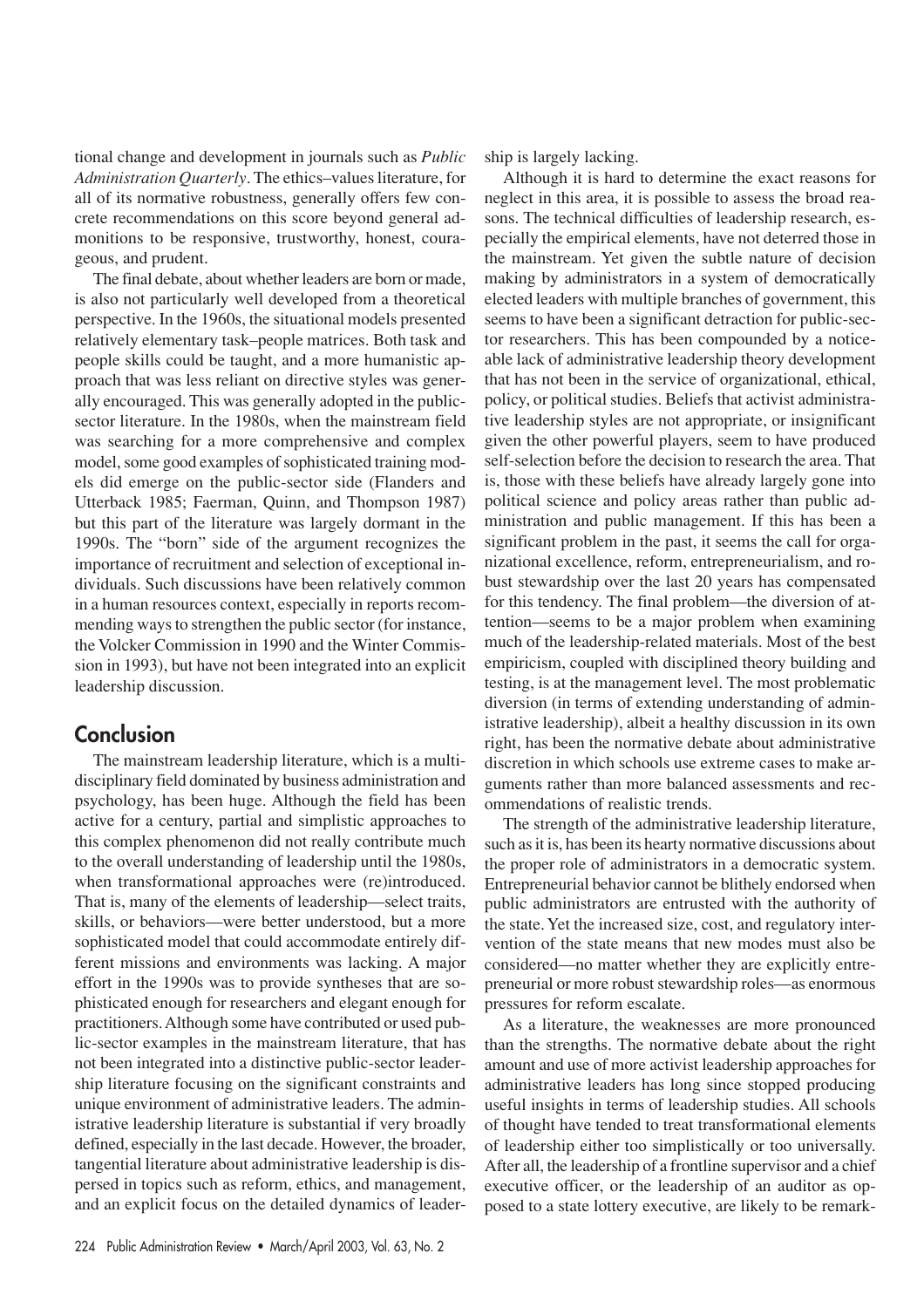ably different. Good leadership theory, if it is at the macro level, must accommodate these substantial differences. The field has had remarkably few empirical studies that are not largely descriptive and has overly emphasized leadership as an executive function. Finally, contemporary syntheses of public-sector leadership models that define the actual relationships of the numerous leadership competencies in various environmental contexts are simply absent. Indeed, no matter where you look in or for this subfield, the needs are great and the research opportunities are manifold.

These needs can be crystallized into a dual leadership agenda. First, there is a striking need for a comprehensive leadership model that integrates transactional and transformational elements. While simplistic models such as figure 1 are good for heuristic purposes, such a comprehensive model must be far more articulated to have the requisite explanatory power for the variety of situations and factors inherent in the vast world of public-sector leadership.<sup>11</sup> Second, such comprehensive models must be subjected to empirical research to test the strength of relationships under various conditions and over time. This is particularly important in an age when change skills, vision articulation, and innovation are in greater demand. With well-articulated models, this is not as difficult as it might seem. Such models should undergird leadership survey feedback programs (360-degree instruments used in leadership training), which in turn provide excellent (and large) databases. Another way to examine such models is through the types of surveys commissioned by the International City/County Management Association. Yet another way is to do a series of in-depth interviews with key organizational leaders. The key is to discipline ourselves to create models that are powerful enough to handle the complex leadership phenomenon and then to harness them in our research. Not only will it produce better science, it will be extremely useful in sharing our insights with the practitioner community.

## **Notes**

- 11. By "mainstream," I refer to literature that self-consciously labels itself as a part of the leadership literature and addresses itself to broad audiences. I exclude literatures that are meant for the consumption of a single discipline with specialized interests and terms. Thus, although many of the studies of public-sector administration are found in the mainstream, many of the issues and materials are not. Needless to say, as with all distinctions regarding large bodies of work, such differentiations are meant more for general insight and convenience than as rigorous taxonomies.
- 12. For example, Burns states that "moral leadership emerges from and always returns to, the fundamental wants and needs of followers" (4), and later he adds that "transforming leadership ultimately becomes moral in that it raises the level of

human conduct and ethical aspiration of both the leader and the led, and thus it has a transforming effect on both" (20).

- 13. Of course, Weber ([1922] 1963) introduced the notion of charismatic leadership quite clearly, and it had been used by those influenced by sociology and political science such as Willner (1968), Dow (1969) and Downton (1973). Even Freud made it clear that leadership involved more than simple exchange processes implicit in most situational theories.
- 14. Although part of this avoidance may have been the result of a pro-experimental or positivist perspective, part of it may have been an eschewal of the great man school (which clearly has transformational trappings), which was disdained as antiscientific.
- 15. Because the overlap is so extensive for the subschools, these distinctions are more for analytical insight than articulation of groups that would necessarily self-identify with these monikers.
- 16. For example, he notes, "we find that leaders will exhibit a variety of patterns of transformational and transactional leadership. Most leaders do both but in different amounts" (1985, 22).
- 17. Examples of these topics include the types of leaders, leadership styles, the types and effects of followers, the relevance of societal and organizational cultures on leadership, and the operation of power, or mid- and micro-level theory such as leader role theory, group development theory, path-goal theory, leader–member exchange theory, and attribution theory, among many others.
- 18. This is a variation of the nature–nurture debate found in some form in most of the social sciences.
- 19. The time-of-crisis motif is prominent in the change literature (Kanter, Stein, and Jick 1992) as well as the leadership literature. Transformationalists reminded us there are exceptional leadership opportunities, which may or may not be filled, when there is a dramatic crisis, a leadership turnover, or at select stages of the organizational life cycle (especially the birth-to-growth and the maturity-to-decline phases).
- 10. This debate is related to the made–born argument, but with a critical difference. While the made–born argument is about whether a leader can master any style, the style debate focuses on whether a leader can learn styles other than their native or preferred style.
- 11. For example, I am completing a book that uses an overarching framework somewhat more articulated than figure 1 and that incorporates 62 subelements.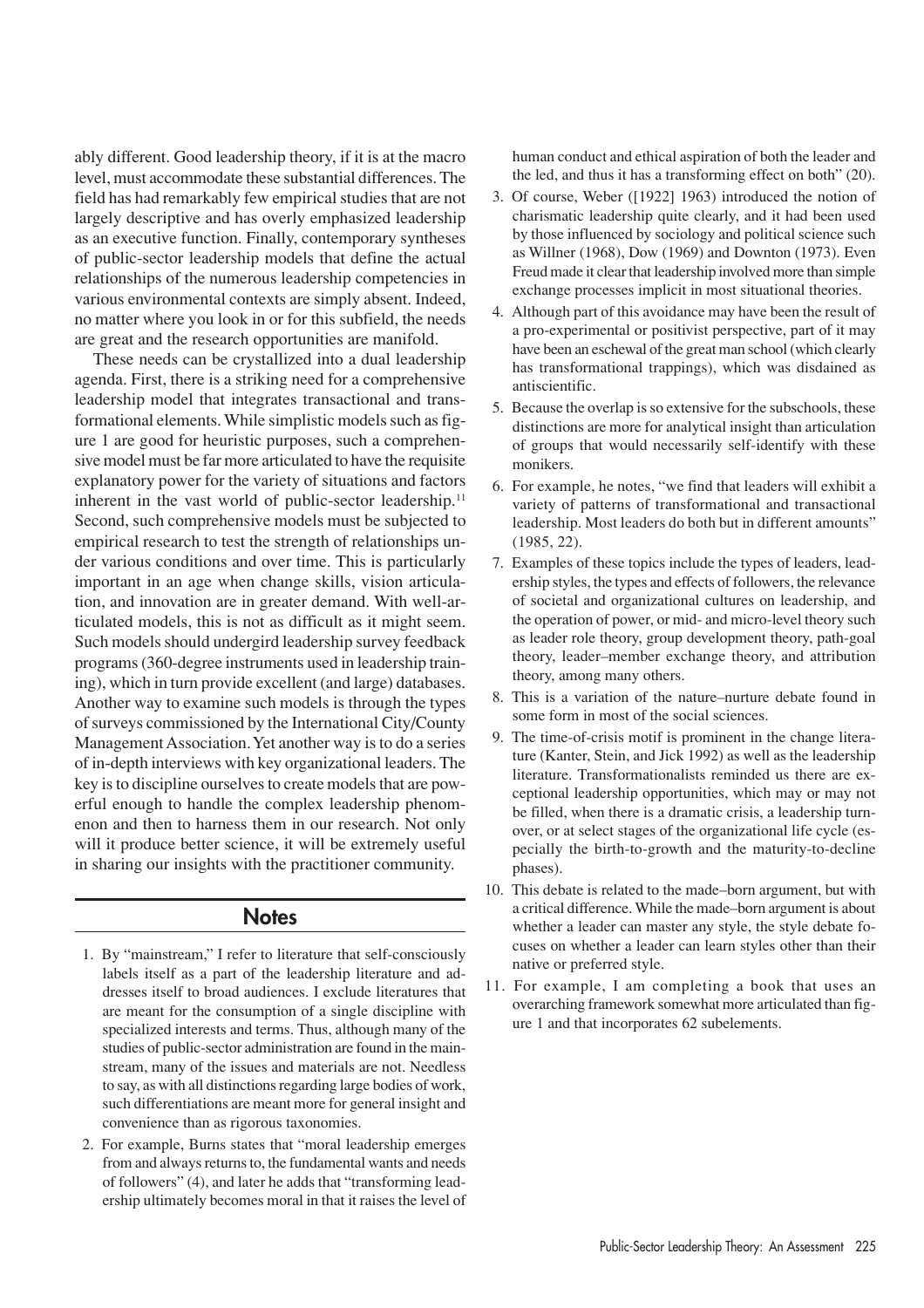## **References**

- Altshular, Alan. 1965. Rationality and Influence in Public Service. *Public Administration Review* 25(3): 226–33.
- Argyris, Chris. 1957. *Personality and Organization*. New York: Harper.
- Baliga, B. Rajaram, and James G. Hunt. 1988. An Organizational Life Cycle Approach to Leadership. In *Emerging Leadership Vistas*, edited by James G. Hunt, B. Rajaram Baliga, H. Peter Dachler, and Chester A. Schriesheim, 129–49. Lexington, MA: Lexington Books.
- Barnard, Chester I. [1938] 1987. *The Functions of the Executive*. In *Classics of Public Administration*, edited by Jay M. Shafritz and Albert C. Hyde, 96–101. Chicago: Dorsey Press.
- Bass, Bernard M. 1985. *Leadership and Performance Beyond Expectations*. New York: Free Press.
	- ———. 1990. *Bass and Stogdill's Handbook of Leadership*. New York: Free Press.

———. 1996. *A New Paradigm of Leadership: An Inquiry into Transformational Leadership*. Alexandria, VA: U.S. Army Research Institute for the Behavioral and Social Sciences.

- Bass, Bernard M., and Bruce J. Avolio. 1990. The Implications of Transactional and Transformational Leadership for Individual, Team, and Organizational Development. In *Research in Organizational Change and Development*, edited by William Pasmore and Richard W. Woodman, vol. 4, 231–72. Greenwich, CT: JAI Press.
- Bellone, Carl J., and George F. Goerl. 1992. Reconciling Public Entrepreneurship and Democracy. *Public Administration Review* 52(12): 130–34.
- Bennis, Warren, and Burt Nanus. 1985. *Leaders: Strategies for Taking Charge*. New York: Harper and Row.
- Bennis, Warren, Jagdish Parikh, and Ronnie Lessem. 1994. *Beyond Leadership: Balancing Economics, Ethics and Ecology*. Oxford, UK: Basil Publishing.
- Bernstein, Marver H. 1958. *The Job of the Federal Executive*. Washington, DC: Brookings Institution.
- Bird, Charles. 1940. *Social Psychology*. New York: Appleton-Century.
- Blake, Robert R., and Jane S. Mouton. 1964. *The Managerial Grid*. Houston, TX: Gulf.
- ———. 1965. A 9, 9 Approach for Increasing Organizational Productivity. In *Personal and Organizational Change through Group Methods,* edited by Edgar H. Schein and Warren G. Bennis, 169–83. New York: Wiley.
- Block, Peter. 1993. *Stewardship: Choosing Service over Self-Interest*. San Francisco, CA: Berrett-Koehler.
- Borins, Sandford. 2000. Loose Cannons and Rule Breakers? …Some Evidence about Innovative Public Managers. *Public Administration Review* 60(6): 498–507.
- Brunner, Ronald D. 1997. Teaching the Policy Sciences: Reflections on a Graduate Seminar. *Policy Sciences* 39(2): 217– 31.
- Bryson, John M., and Barbara C. Crosby. 1992. *Leadership for the Common Good: Tackling Problems in a Shared-Power World*. San Francisco, CA: Jossey-Bass.
- Buckingham, Marcus, and Curt Coffman. 1999. *First, Break All the Rules: What the World's Greatest Managers Do Differently*. New York: Simon and Schuster.
- Burns, James MacGregor. 1978. *Leadership*. New York: Harper and Row.
- Caro, Robert A. 1974. *The Power Broker: Robert Moses and the Fall of New York*. New York: Vintage Books.
- Champy, James. 1995. *Reengineering Management: The Mandate for New Leadership*. New York: HarperBusiness.
- Chemers, Martin M. 1997. *An Integrative Theory of Leadership*. Mahwah, NJ: Lawrence Erlbaum Associates.
- Chrislip, David D., and Carl E. Larson. 1994. *Collaborative Leadership: How Citizens and Civic Leaders Can Make a Difference*. San Francisco, CA: Jossey-Bass.
- Cleveland, Harlan. 1985. *The Knowledge Executive: Leadership in an Information Society*. New York: E.P. Dutton.
- Conger, Jay A., and Rabindra N. Kanungo. 1998. *Charismatic Leadership in Organizations*. Thousand Oaks, CA: Sage Pub**lications**
- Considine, Mark, and Jenny M. Lewis. 1999. Governance at Ground Level: The Frontline Bureaucrat in the Age of Markets and Networks. *Public Administration Review* 59(6): 467– 80.
- Cooper, Terry L., and N. Dale Wright, eds. 1992*. Exemplary Public Administrators: Character and Leadership in Government*. San Francisco, CA: Jossey-Bass.
- Corson, John J., and Paul R. Shale. 1966. *Men Near the Top: Filling Key Posts in the Federal Service*. Baltimore, MD: Johns Hopkins University Press.
- Dahl, Robert A. 1947. The Science of Public Administration: Three Problems. *Public Administration Review* 7(1): 1–11.
- DePree, Max. 1989. *Leadership Is an Art*. New York: Doubleday.
- DiIulio, John J., Jr. 1989. Recovering the Public Management Variable: Lessons from Schools, Prisons, and Armies. *Public Administration Review* 49(2): 127–33.
- Dimock, Marshall E. 1958. Executive Development after Ten Years. *Public Administration Review* 18(2): 91–97.
- ———. 1986. Creativity. *Public Administration Review* 46(1):  $3 - 7$ .
- Doig, Jameson W., and Erwin C. Hargrove. 1987. *Leadership and Innovation: A Biographical Perspective on Entrepreneurs in Government*. Baltimore, MD: Johns Hopkins University Press.
- Dow, Thomas. 1969. The Theory of Charisma. *Sociological Quarterly* 10(3): 306–18.
- Downs, Anthony. 1967. *Inside Bureaucracy*. Boston, MA: Little, Brown.
- Downton, James V. 1973*. Rebel Leadership: Commitment and Charisma in the Revolutionary Process*. New York: Free Press.
- Faerman, Sue R., Robert E. Quinn, and Michael P. Thompson. 1987. Bridging Management Practice and Theory: New York State's Public Service Training Program. *Public Administration Review* 47(4): 310–19.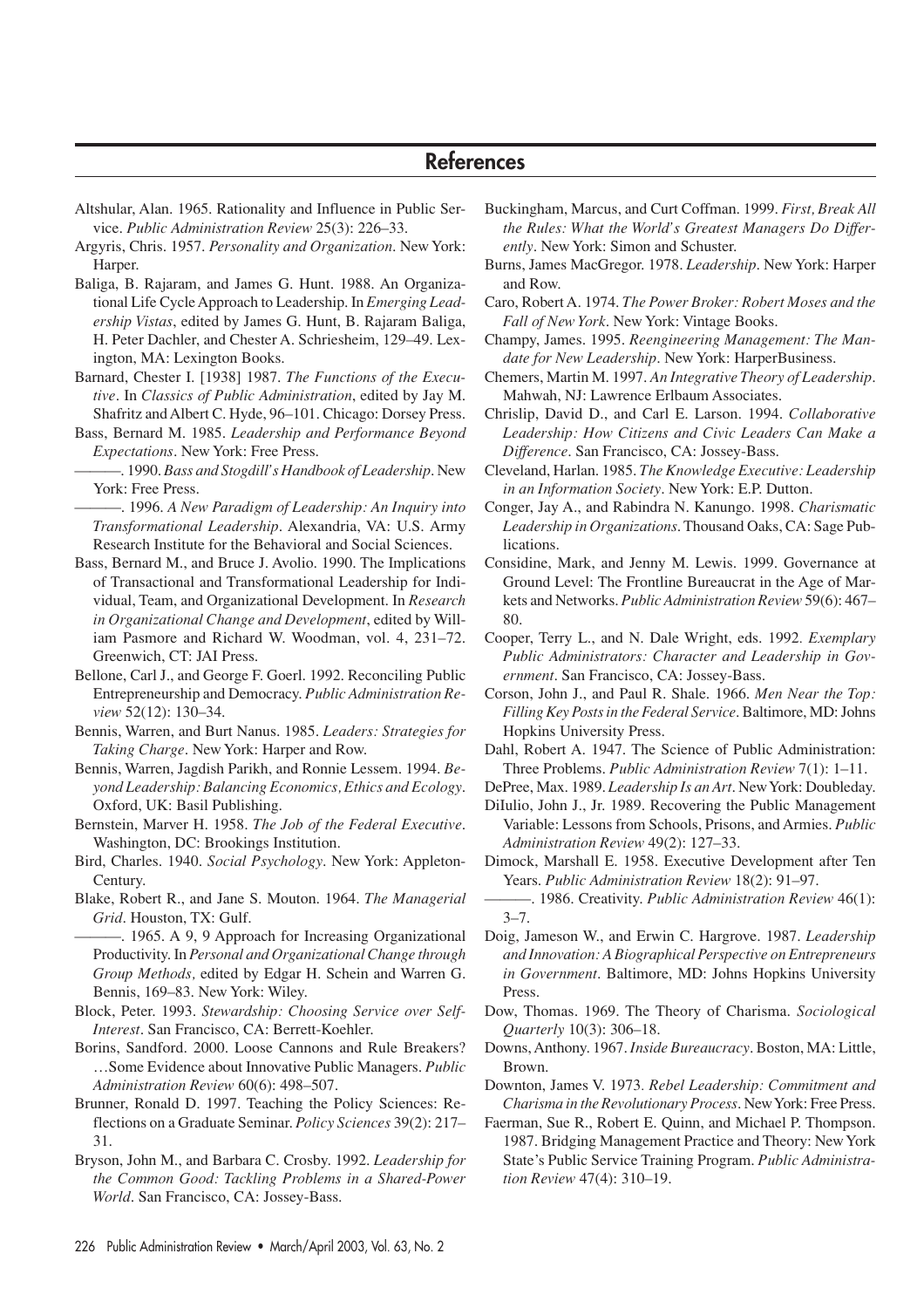- Fairholm, Gilbert. 1991. *Values Leadership: Toward a New Philosophy of Leadership*. New York: Praeger.
- Fesler, James W. 1960. Leadership and Its Context. *Public Administration Review* 20(2): 122.
- Fiedler, Fred E. 1967. *A Theory of Leadership Effectiveness*. New York: McGraw-Hill.
- Fiedler, Fred E., Martin M. Chemers, and L. Mahar. 1976. *Improving Leadership Effectiveness: The Leader Match Concept*. New York: Wiley.
- Finer, Herman. 1940. Administrative Responsibility in Democratic Government. *Public Administration Review* 1(4): 335– 50.
- Fisher, John. 1962. Do Federal Managers Manage? *Public Administration Review* 22(2): 59–64.
- Flanders, Lorretta R., and Dennis Utterback. 1985. The Management Excellence Inventory: A Tool for Management Development. *Public Administration Review* 45(3): 403–10.
- Follett, Mary Parker. [1933] 1996. *Mary Parker Follett: Prophet of Management*. Boston, MA: Harvard Business School Press.
- Gardner, John. W. 1989. *On Leadership*. New York: Free Press.
- Gilbert, G. Ronald, and Albert Hyde. 1988. Followership and the Federal Worker. *Public Administration Review* 48(6): 962– 68.
- Golembiewski, Robert T. 1959. The Small Group and Public Administration. *Public Administration Review* 19(3): 149– 56.
- Graubard, Stephen R., and Gerald Holton, eds. 1962. *Excellence and Leadership in a Democracy*. New York: Columbia University Press.
- Greenleaf, Robert K. 1977. *Servant Leadership: A Journey into the Nature of Legitimate Power and Greatness*. New York: Paulist Press.
- Guyot, James F. 1962. Government Bureaucrats *Are* Different. *Public Administration Review* 22(4): 195–202.
- Hammer, Michael, and James Champy. 1993. *Reengineering the Corporation: A Manifesto for Business Revolution*. New York: HarperCollins.
- Heclo, Hugh. 1977. *A Government of Strangers: Executive Politics in Washington*. Washington, DC: Brookings Institution.
- Heifetz, Ronald A. 1994. *Leadership without Easy Answers*. Cambridge, MA: Belknap Press.
- Hempill, John K. 1950. *Leader Behavior Description*. Columbus, OH: Ohio State University, Personnel Research Board.
- Hempill, John K., and Alvin E. Coons. 1957. Development of the Leader Behavior Questionnaire. In *Leader Behavior: Its Description and Measurement*, edited by Ralph M. Stogdill and Alvin E. Coons, 6–38. Columbus, OH: Ohio State University, Bureau of Business Research.
- Hennessey, J. Thomas. 1998. Reinventing Government: Does Leadership Make the Difference? *Public Administration Review* 58(6): 522–32.
- Henton, Douglas, John Melville, and Kimberly Walesh. 1997. *Grassroots Leaders for a New Economy: How Civic Entrepreneurs Are Building Prosperous Communities*. San Francisco, CA: Jossey-Bass.

Hersey, Paul, and Kenneth H. Blanchard. 1969. Life Cycle Theory of Leadership. *Training and Development Journal* 23(1): 26– 34.

———. 1972. The Management of Change. *Training and Development Journal* 26(2): 20–24.

- House, Robert J. 1977. A 1976 Theory of Charismatic Leadership. In *Leadership: The Cutting Edge*, edited by James G. Hunt and Lars L. Larson, 189–207. Carbondale, IL: Southern Illinois Press.
- Hunt, James G. 1996. *Leadership: A New Synthesis*. Newbury Park, CA: Sage Publications.
- Hunt, James G., George E. Dodge, and Leonard Wong, eds. 1999. *Out-of-the-Box Leadership: Transforming the Twenty-First-Century Army and Other Top-Performing Organizations*. Stamford, CT: JAI Press.
- Jenkins, William O. 1947. A Review of Leadership Studies with Particular Reference to Military Problems. *Psychological Bulletin* 44(1): 54–79.
- Jermier, John M., and L.J. Berkes. 1979. Leader Behavior in a Police Command Bureaucracy: A Closer Look at the Quasi-Military Model. *Administrative Science Quarterly* 24(1): 1– 23.
- Kanter, Rosabeth Moss, Barry A. Stein, and Todd D. Jick. 1992. *The Challenges of Organizational Change: How Companies Experience It and Leaders Guide It*. New York: Free Press.
- Katz, Robert L. 1955. Skills of an Effective Administrator. *Harvard Business Review* 33(1): 33–42.
- Katzenbach, Jon R., and Douglas K. Smith. 1993. *The Wisdom of Teams: Creating the High Performance Organization*. Boston, MA: Harvard Business School Press.
- Kaufman, Herbert. 1981. *The Administrative Behavior of Federal Bureau Chiefs*. Washington, DC: Brookings Institution.
- Kiel, L. Douglas. 1994. *Managing Chaos and Complexity in Government*. San Francisco, CA: Jossey-Bass.
- Kotter, John P. 1990. *A Force for Change: How Leadership Differs from Management*. New York: Free Press.
- Lawton, Frederick J. 1954. The Role of the Administrator in the Federal Government. *Public Administration Review* 14(2): 112–18.
- Lewis, Eugene. 1980. *Public Entrepreneurship: Toward a Theory of Bureaucratic Political Power*. Bloomington, IN: Indiana University Press.
- Leys, Wayne A.R. 1943. Ethics and Administrative Discretion. *Public Administration Review* 3(1): 10–23.
- Likert, Rensis. 1959. Motivational Approach to Management Development. *Harvard Business Review* 37(4): 75–82.
- -. 1981. System 4: A Resource for Improving Public Administration. *Public Administration Review* 41(6): 674–78.
- Luke, Jeffrey S. 1998. *Catalytic Leadership: Strategies for an Interconnected World*. San Francisco, CA: Jossey-Bass.
- Lundstedt, Sven. 1965. Administrative Leadership and Use of Social Power. *Public Administration Review* 25(2): 156–60.
- Macmahon, Arthur W., and John D. Millett. 1939. *Federal Administrators: A Biographical Approach to the Problem of Departmental Management*. New York: Columbia University Press.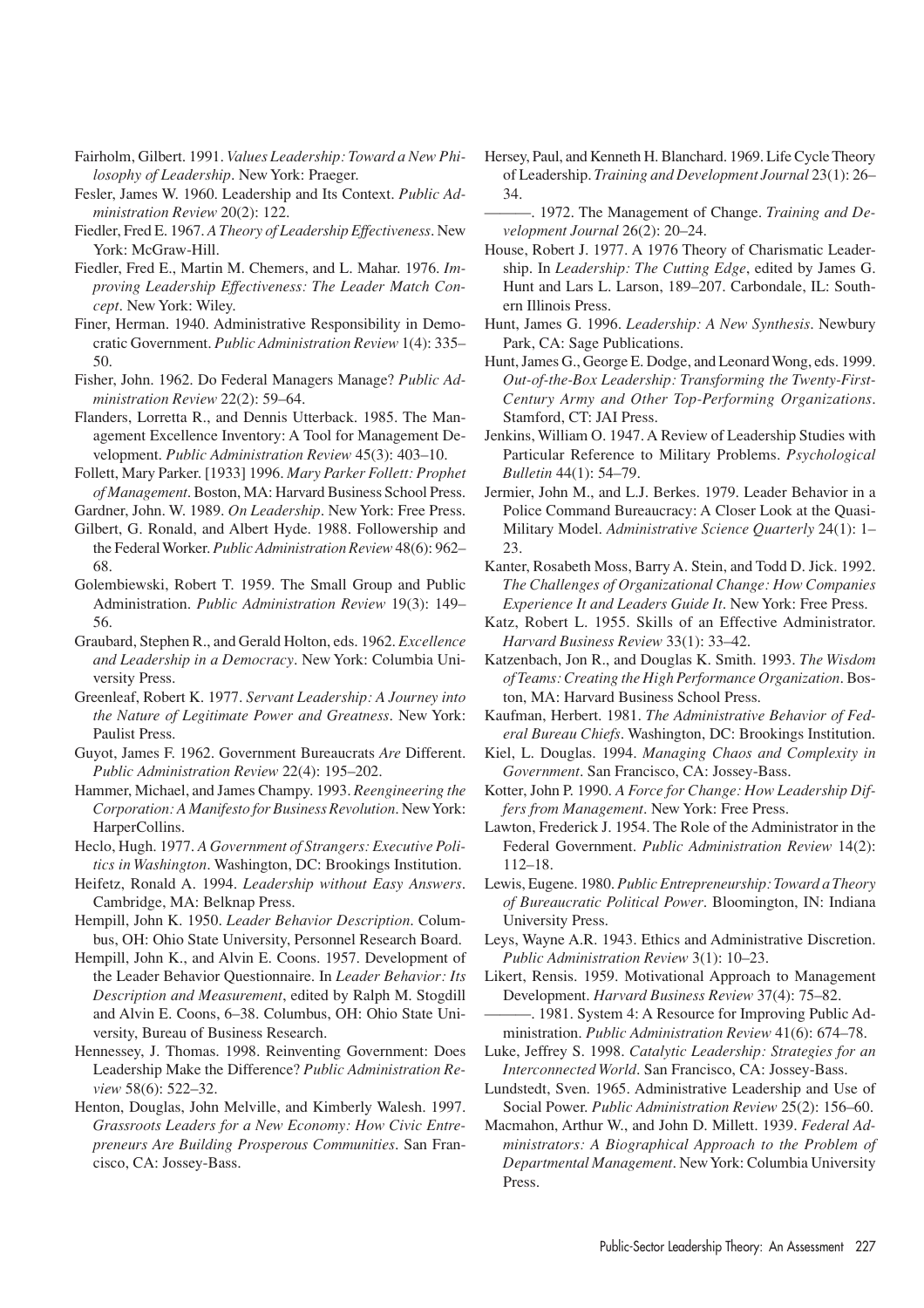- Maslow, Abraham. 1965. *Eupsychian Management*. Homewood, IL: Dorsey.
- McCall, Morgan W., Michael M. Lombardo, and Ann M. Morrison. 1988. *The Lessons of Experience: How Successful Executives Develop on the Job*. New York: Lexington Books.
- McGregor, Douglas. 1960. *The Human Side of Enterprise*. New York: McGraw-Hill.
- Meindl, John R. 1990. On Leadership: An Alternative to the Conventional Wisdom. In *Research in Organizational Behavior*, edited by B.M. Staw and L.L. Cummings, vol. 12, 159– 203. Greenwich, CT: JAI Press.
- Moon, Myung Jae. 1999. The Pursuit of Managerial Entrepreneurship: Does Organization Matter? *Public Administration Review* 59(1): 31–43.
- National Commission on the Public Service (Volcker Commission). 1990. *Leadership for America*. Lexington, MA: Lexington Books.
- National Commission on the State and Local Public Service (Winter Commission). 1992. *Hard Truths/Tough Choices: An Agenda for State and Local Reform*. Albany, NY: Nelson A. Rockefeller Institute of Government.
- Office of Personnel Management (OPM). 1997. *MOSAIC: Occupational Study of Federal Executives, Managers, and Supervisors*. Washington, DC: Office of Personnel Management. ———. 1999. *High-Performing Leaders: A Competency Model.* Washington, DC: Office of Personnel Management.
- Peters, Thomas, and Nancy Austin. 1985. *A Passion for Excellence: The Leadership Difference*. New York: Random House.
- Peters, Tom. 1994. *The Pursuit of WOW! Every Person's Guide to Topsy-Turvy Times*. New York: Vintage Books.
- Pinchot, Gifford. 1947. *Breaking New Ground*. New York: Harcourt, Brace.
- Powers, Richard G. 1987. *Secrecy and Power: The Life of J. Edgar Hoover*. New York: Free Press.
- Redford, Emmette. 1969. *Democracy in the Administrative State*. New York: Oxford University Press.
- Riccucci, Norma M. 1995. *Unsung Heroes: Federal Execucrats Making a Difference*. Washington, DC: Georgetown University Press.
- Rost, Joseph C. 1990. *Leadership for the Twenty-First Century*. Westport, CT: Praeger.
- Rusaw, A. Carol. 2001. *Leading Public Organizations: An Integrative Approach*. Orlando, FL: Harcourt.
- Schein, Edgar H. 1985. *Organizational Culture and Leadership: A Dynamic View*. San Francisco, CA: Jossey-Bass.
- Selznick, Philip. 1957. *Leadership in Administration*. New York: Row, Peterson, and Company.
- Stogdill, Ralph M. 1948. Personal Factors Associated with Leadership: A Survey of the Literature. *Journal of Psychology* 25(1): 35–71.
- Stone, Donald C. 1945. Notes on the Government Executive: His Role and His Methods. *Public Administration Review* 5(3): 210–25.
	- ———. 1981. Innovative Organizations Require Innovative Managers. *Public Administration Review* 41(5): 507–13.
- Svara, James H., ed. 1994. *Facilitative Leadership in Local Government: Lessons from Successful Mayors and Chairpersons*. San Francisco, CA: Jossey-Bass.
- Taylor, Robert L., and William E. Rosenback, eds. 1984. *Military Leadership: In Pursuit of Excellence*. Boulder, CO: Westview Press.
- Terry, Larry D. 1995. *Leadership of Public Bureaucracies: The Administrator as Conservator*. Thousand Oaks, CA: Sage Publications.
- -. 1998. Administrative Leadership, Neo-Managerialism, and the Public Management Movement. *Public Administration Review* 58(3): 194–200.
- Terry, Robert. 1993. *Authentic Leadership: Courage in Action*. San Francisco, CA: Jossey-Bass.
- Tichy, Noel M., and Mary Anne Devanna. 1986. *The Transformational Leader*. New York: John Wiley and Sons.
- Van Fleet, David D., and Gary Yukl. 1986. *Military Leadership: An Organizational Perspective*. Greenwich, CT: JAI Press.
- Vinzant, Janet C., and Lane Crothers. 1998. *Street-Level Leadership: Discretion and Legitimacy in Front-Line Public Service*. Washington, DC: Georgetown University Press.
- Vroom, Victor H., and Arthur G. Jago. 1988. *The New Leadership: Managing Participation in Organizations*. Englewood Cliffs, NJ: Prentice Hall.
- Vroom, Victor H., and Phillip W. Yetton. 1973. *Leadership and Decision-Making*. Pittsburgh, PA: University of Pittsburgh Press.
- Weber, Max. [1922] 1963. *The Sociology of Religion*. Beacon, NY: Beacon Press.
- Willner, Ann Ruth. 1968. *Charismatic Political Leadership: A Theory*. Princeton, NJ. Princeton University, Center for International Studies.
- Winter, David G. 1979. *Navy Leadership and Management Competencies: Convergence among Tests, Interviews and Performance Ratings*. Boston, MA: McBer.
- Yankelovich, Daniel. 1991. *Coming to Public Judgment: Making Democracy Work in a Complex World*. Syracuse, NY: Syracuse University Press.
- Young, Frank, and John Norris. 1988. Leadership Challenge and Action Planning: A Case Study. *Public Administration Review* 48(1): 564–70.
- Yukl, Gary. 1971. *Leadership in Organizations*. Englewood Cliffs, NJ: Prentice Hall.
- ———. 1998. *Leadership in Organizations*. 4th ed. Englewood Cliffs, NJ: Prentice Hall.
- Zaleznik, Arthur. 1977. Managers and Leaders: Are They Different? *Harvard Business Review* 55(5): 67–78.
- Zand, Dale E. 1997. *The Leadership Triad: Knowledge, Trust, and Power*. New York: Oxford University Press.